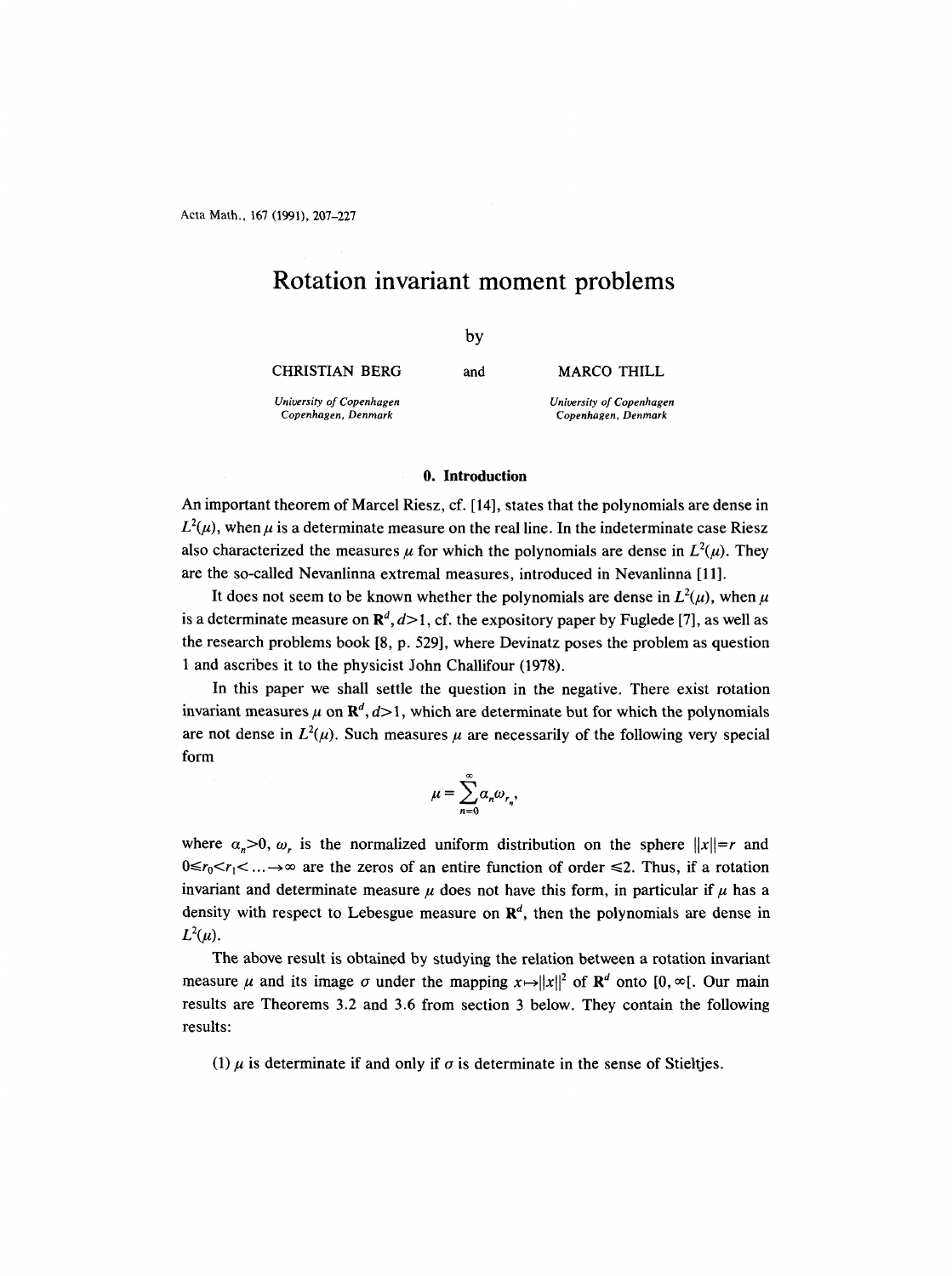# 208 C. BERG AND M. THILL

(2) The polynomials in  $d>1$  variables are dense in  $L^2(\mu)$  if and only if the polynomials in one variable are dense in  $L^2(t^k d\sigma(t))$  for any integer  $k \ge 0$ .

The result corresponding to (2) in one dimension reads as follows (where  $\mu$  is symmetric and  $\sigma$  is the image under  $x \mapsto x^2$ :

(3) The polynomials in one variable are dense in  $L^2(\mu)$  if and only if the polynomials in one variable are dense in  $L^2(\sigma)$  and in  $L^2(t \, d\sigma(t))$ .

The difference in the nature of the results in (2) and (3) stems from the theory of spherical harmonics. In dimension one there exist homogeneous harmonic polynomials of degrees 0 and 1 only, but in higher dimensions there exist homogeneous harmonic polynomials of any degree.

The existence of a rotation invariant measure  $\mu$  which is determinate, but for which the polynomials are not dense in  $L^2(\mu)$ , follows, if we construct a measure  $\sigma$  on [0,  $\infty$ [ which is determinate in the sense of Stieltjes, but for which the polynomials are not dense in  $L^2(t^k d\sigma(t))$  for some integer k (necessarily  $\geq 3$ ). In sections 4 and 5 we show how to construct and characterize such measures  $\sigma$ .

Despite the solution in the negative of the Challifour-Devinatz problem, it turns out that the polynomials are dense in  $L^p(\mu)$  for any  $p \in [1, 2]$ , when  $\mu$  is determinate and rotation invariant, cf. Corollary 3.10.

If the polynomials are not dense in  $L^2(\mu)$  for some rotation invariant measure  $\mu$ , then they are far from being dense in the sense that the orthogonal complement of the polynomials is of infinite dimension, cf. Theorem 4.3.

In section 1 we have put together some basic facts about measures and moments.

Section 2 treats rotation invariant measures, and we give necessary and sufficient conditions for a sequence  $s: \mathbb{N}^d \to \mathbb{R}$  to be the moment sequence of a rotation invariant measure. For a rotation invariant measure  $\mu$  on  $\mathbb{R}^d$ ,  $d>1$ , we present a method of describing a canonical family of orthogonal polynomials with respect to  $\mu$  in terms of the orthogonal polynomials with respect to each of the measures  $t^k d\sigma(t)$ , where  $\sigma$  is the image measure of  $\mu$  under  $x \mapsto ||x||^2$  and k is any integer  $\ge 0$ .

Section 3 contains the main results as described above.

In [7] Fuglede introduced the notions of strong determinacy and ultradeterminacy. A determinate measure  $\mu$  for which the polynomials are not dense in  $L^2(\mu)$  is not strongly determinate, thereby showing that strong determinacy is a de facto stronger condition than determinacy. In [15] Schmüdgen gives another example of a determinate measure which is not strongly determinate, and he also gives an example of a strongly determinate measure which is not ultradeterminate.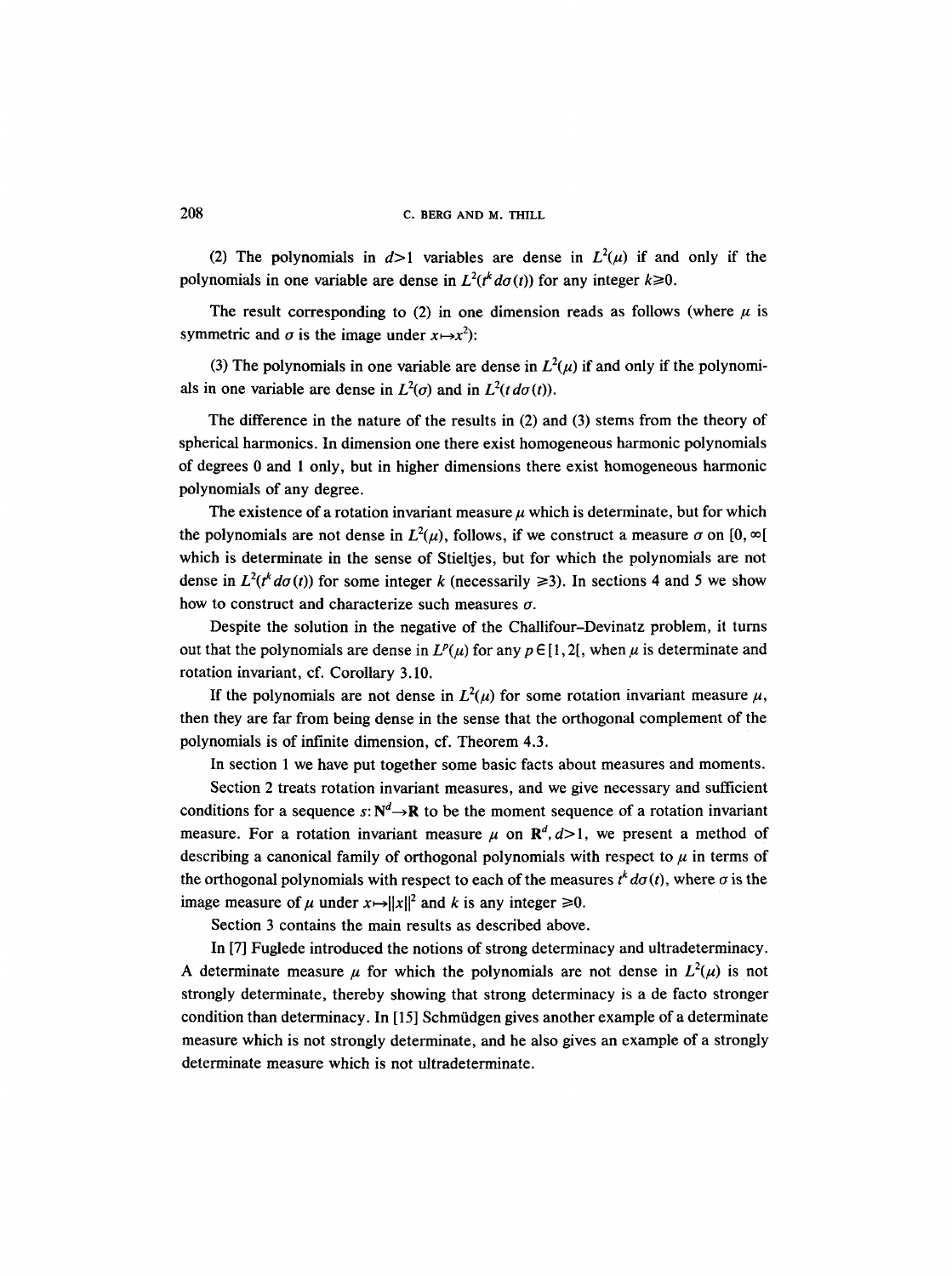That ultradeterminacy is de facto stronger than strong determinacy is not demonstrated in this paper. We prove on the contrary that the two concepts coincide within the class of rotation invariant measures with the concept of those measures  $\mu$  for which the polynomials are dense in  $L^2(u)$ . These questions together with a condition of Nelson, cf. [10], are discussed in section 6, which also contains some examples.

### **1. Preliminaries about measures and moments**

For a locally compact space X we denote by  $C_c(X)$  the set of continuous functions  $f: X \to \mathbb{C}$  with compact support and by  $M(X)$  the set of positive Radon measures on X. We shall equip  $M(X)$  with the vague topology, i.e., the weakest topology in which the evaluations  $\mu \mapsto \int f d\mu$  at functions  $f \in C_c(X)$  are continuous.

If X, Y are locally compact spaces and  $j: X \rightarrow Y$  is continuous, we can define the *(Radon) image measure*  $\mu^{j} \in M(Y)$  of a Radon measure  $\mu$  on X provided that j is *proper* in the sense that  $j^{-1}(K)$  is compact in X for any compact set  $K \subseteq Y$ . The image measure is characterized by the equations

$$
\int f d\mu^{j} = \int f \circ j d\mu \quad \text{for all} \quad f \in C_c(Y).
$$

Let  $M^*(\mathbb{R}^d)$  denote the set of all positive Radon measures  $\mu$  on Euclidean space  $\mathbb{R}^d$  having moments of every order, meaning that  $x^{\alpha} \in L^1(\mu)$  for every  $\alpha \in \mathbb{N}^d$ , where we use the multi-index notation  $x^a = x_1^{a_1} \dots x_d^{a_d}$  for  $x = (x_1, \dots, x_d) \in \mathbb{R}^d$ ,  $a = (a_1, \dots, a_d) \in \mathbb{N}^d$ ,  $N = \{0, 1, ...\}$ . As usual we put  $|a| = \alpha_1 + ... + \alpha_d$ .

For  $\mu \in \mathcal{M}^*(\mathbb{R}^d)$  the corresponding *moment sequence*  $s = s_{\mu}: \mathbb{N}^d \to \mathbb{R}$  is defined by

$$
s(\alpha) = s_{\mu}(\alpha) = \int_{\mathbb{R}^d} x^{\alpha} d\mu(x), \quad \alpha \in \mathbb{N}^d.
$$
 (1.1)

We define  $\mu$ ,  $\nu \in M^*(\mathbb{R}^d)$  to be *equivalent*, denoted  $\mu \sim \nu$ , if  $s_u(a) = s_v(a)$  for all  $\alpha \in \mathbb{N}^d$ . The equivalence class [ $\mu$ ] consisting of all  $\nu \in M^*(\mathbb{R})$  having the same moments as  $\mu$  is a convex set, which is compact in the vague topology, cf. [3, Proposition 6.1.7].

A measure  $\mu \in \mathcal{M}^*(\mathbb{R}^d)$  or its moment sequence s is said to be *determinate* if  $[\mu]$ reduces to a single measure, and *indeterminate* if this is not the case.

We define

$$
\mathcal{M}^*([0,\infty[)=\{\sigma\in\mathcal{M}^*(\mathbf{R})|\text{supp}(\sigma)\subseteq[0,\infty[\}].
$$

For  $\sigma \in \mathcal{M}^*([0, \infty])$  the corresponding moment sequence s is called a Stieltjes moment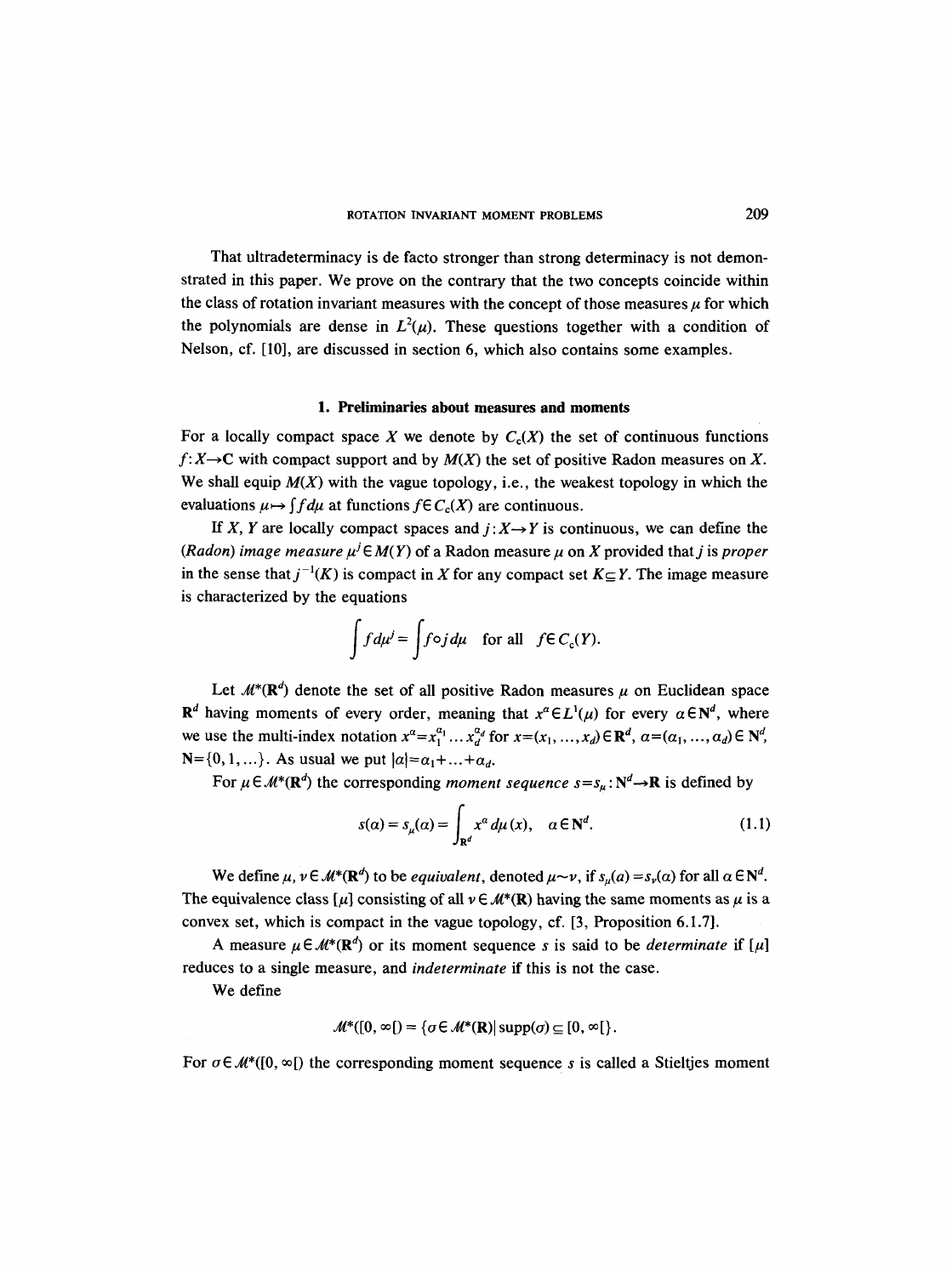sequence. We say that  $\sigma$  or s is *determinate in the sense of Stieltjes* (short: det(S)) if  $\sigma$  is the only measure on  $[0, \infty)$  with the same moments as  $\sigma$ , and we say that  $\sigma$  or s is *indeterminate in the sense of Stieltjes* (short: indet(S)) if there exist different measures on  $[0, \infty)$  with the same moments as  $\sigma$ . Clearly, if  $\sigma$  is indet(S) then  $\sigma$  is indeterminate (sometimes called indeterminate in the sense of Hamburger). It can happen that  $\sigma$  is indeterminate and yet determinate in the sense of Stieltjes, cf. [1, p. 240].

If  $\mu \in \mathcal{M}^*(\mathbf{R})$  is indeterminate, then it is elementary to see that  $t^2 d\mu(t)$  is again indeterminate. Similarly, if  $\sigma \in \mathcal{M}^*([0, \infty])$  is indet(S), then  $td\sigma(t)$  is indet(S).

For  $\mu \in \mathcal{M}^*(\mathbb{R}^d)$  the vector space  $C[x_1, ..., x_d]$  of polynomials on  $\mathbb{R}^d$  with complex coefficients is contained in  $L^p(\mu)$  for every  $p \in [1, \infty)$ . We denote the norm in  $L^p(\mu)$  by  $\|\cdot\|_{u,p}$ .

For an indeterminate  $\mu \in M^*(\mathbb{R}^d)$  the set  $[\mu]$  can be described via spectral measures of certain commuting families of self-adjoint operators, see Fuglede [7] for details. In dimension d= 1 a much more precise result is available: *The Nevanlinna parametrization,* see Akhiezer [1] or Buchwalter and Cassier [5] for details. To describe it let N be the set of Nevanlinna-Pick functions  $\varphi : C \setminus \mathbb{R} \to C$  given by

$$
\varphi(z) = \alpha z + \beta + \int \frac{tz + 1}{t - z} d\sigma(t),\tag{1.2}
$$

where  $\alpha \geq 0$ ,  $\beta \in \mathbb{R}$  and  $\sigma$  is a positive finite measure on R. Then  $N \cup \{\infty\}$  can be used as parameter space for [ $\mu$ ] independent of the particular indeterminate  $\mu \in M^*(\mathbb{R})$  via the bijection  $\varphi \mapsto \mu_{\varphi}$  of  $N \cup \{ \infty \}$  onto  $[\mu]$  given by

$$
\int \frac{d\mu_{\varphi}(t)}{z-t} = \frac{A(z)\,\varphi(z) - C(z)}{B(z)\,\varphi(z) - D(z)}, \quad z \in \mathbb{C} \setminus \mathbb{R}, \tag{1.3}
$$

where  $A$ ,  $B$ ,  $C$ ,  $D$  are certain entire functions associated with  $[\mu]$ .

The Nevanlinna extremal solutions correspond to the constant functions  $\varphi(z) \equiv \beta$ , with  $\beta \in \mathbb{R} \cup \{\infty\}$ . The Nevanlinna extremal solution  $\mu_0$  corresponding to the parameter value  $\beta=0$  plays an important role later. It is the only Nevanlinna extremal measure having mass at 0, and it is given by

$$
\mu_0 = \sum_{d \in \Lambda} \varrho(d) \, \varepsilon_d,
$$

where  $\Lambda$  is the discrete set of zeros of the entire function D from the Nevanlinna parametrization. According to [1]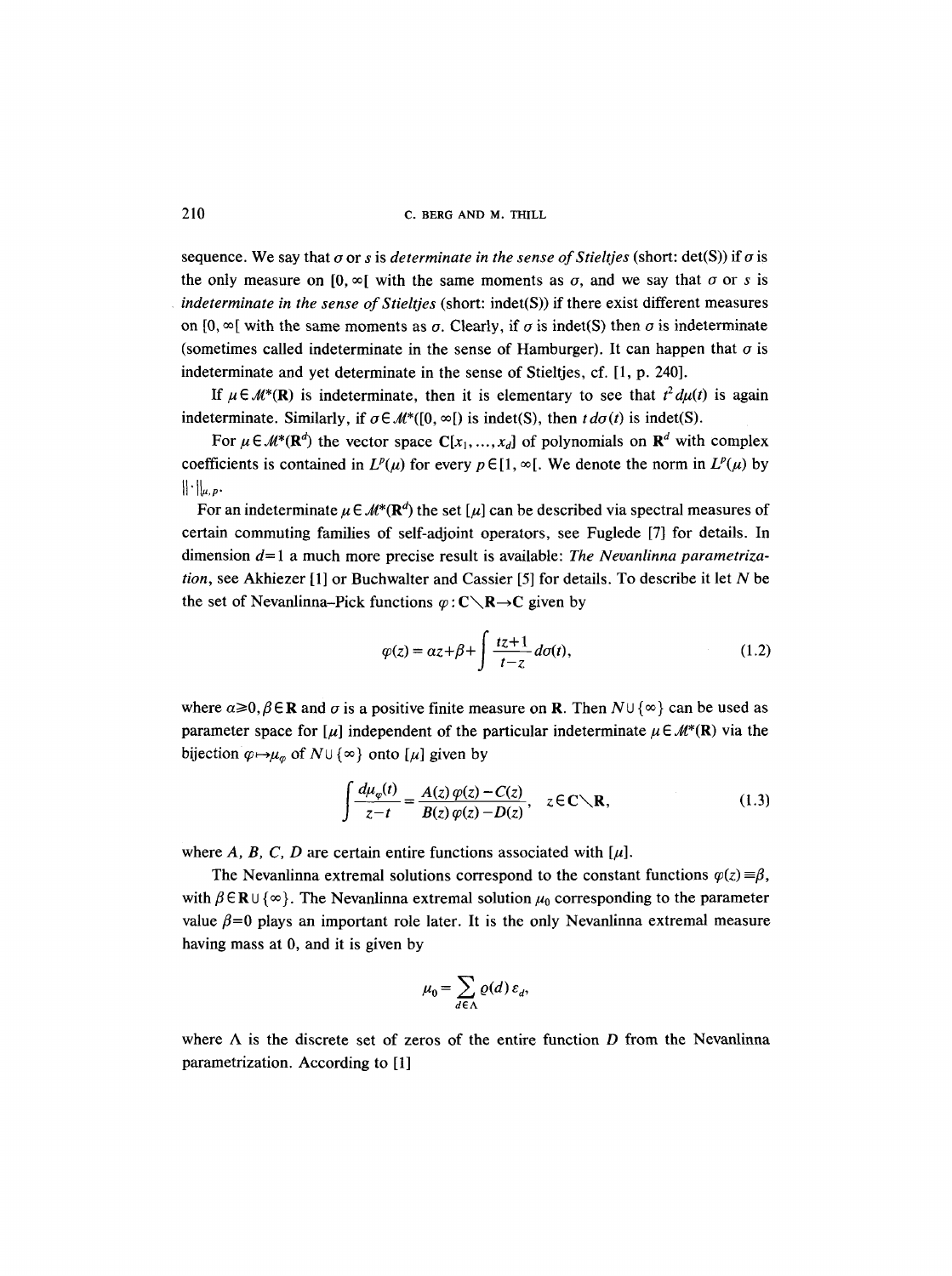$$
D(z) = z \sum_{k=0}^{\infty} P_k(0) P_k(z)
$$
 (1.4)

and

$$
\varrho(z) = \left(\sum_{k=0}^{\infty} |P_k(z)|^2\right)^{-1},\tag{1.5}
$$

where  $(P_k)_{k\geq 0}$  denote the orthonormal polynomials associated with [ $\mu$ ], uniquely determined by orthonormality and the requirement that the leading coefficient of each  $P_k$  is positive.

In the Stieltjes case, where at least one of the measures  $\sigma \in [\mu]$  is concentrated on  $[0, \infty)$ , all the zeros of  $P_k$  are positive so we have  $(-1)^k P_k(x) > 0$  for  $x \le 0$ , hence  $D(x) < 0$ for  $x<0$ . The zero set  $\Lambda$  for D therefore consists of a sequence

$$
0=d_0 < d_1 < d_2 < \ldots \to \infty,
$$

so  $\mu_0$  is supported by [0,  $\infty$ [. This yields a simple proof of the following known result:

PROPOSITION 1.1. Let  $\sigma \in \mathcal{M}^*([0,\infty])$  *be det(S) and indeterminate. Then*  $\sigma$  *is equal to the Nevanlinna extremal solution Oo.* 

COROLLARY 1.2. Let  $\sigma \in \mathcal{M}^*([0, \infty])$  be det(S). Then the polynomials are dense in  $L^2(\sigma)$ .

*Proof.* This is a consequence of the theorem of Riesz [14], because  $\sigma$  is either determinate or the Nevanlinna extremal solution  $\sigma_0$ .

Corollary 1.2. is a preliminary result. For a stronger statement see Corollary 3.9. We recall two classical results which will be used several times in the sequel:

PROPOSITION 1.3 (Riesz [14]). Let  $\mu \in M^*(\mathbf{R})$ . *Then*  $\mu$  is determinate if and only if *the polynomials are dense in*  $L^2((1+x^2) d\mu(x))$ .

For a proof see also [7, p. 58].

In Theorem 3.8 below we characterize determinacy in the sense of Stieltjes by  $L^2$ -denseness in analogy with Proposition 1.3.

PROPOSITION 1.4. Let  $\mu \in \mathcal{M}^*(\mathbf{R})$  *be indeterminate and Nevanlinna extremal and let*  $a \in \mathbb{R}$ . If  $\mu({a})>0$  then  $\nu=\mu-\mu({a})\varepsilon_a$  is determinate.

For a proof see [1, p. 115] or [2, p. 111].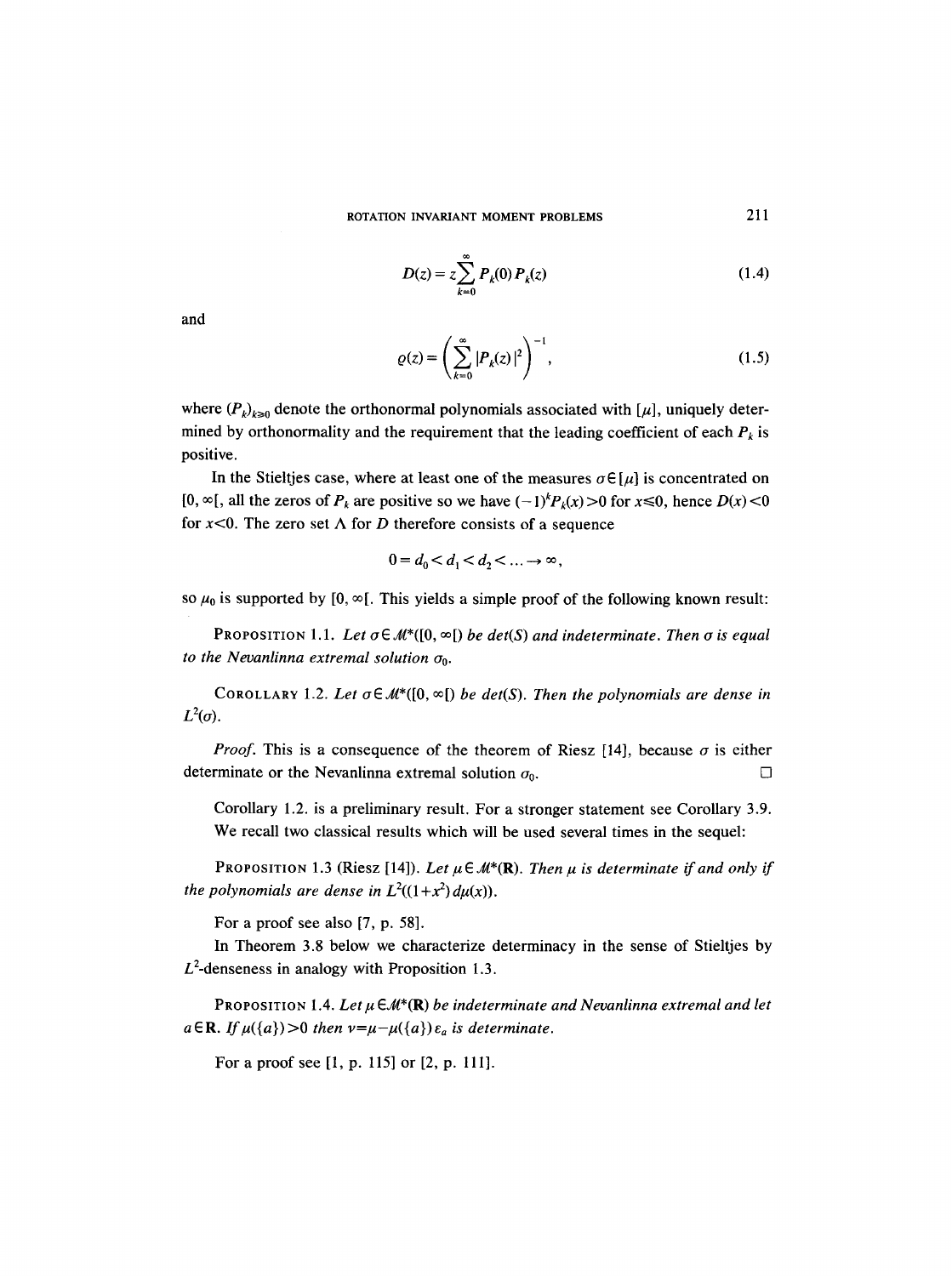COROLLARY 1.5. Let  $\mu \in M^*(\mathbb{R})$  *be of the form*  $\mu = \alpha \varepsilon_a + \nu$  where  $\alpha > 0$  *and*  $\nu({a}) = 0$ . *Then v is determinate if and only if the polynomials are dense in*  $L^2(\mu)$ .

*Proof.* Assume first that C[x] is dense in  $L^2(\mu)$ . If  $\mu$  is determinate, so is the smaller measure v. If  $\mu$  is indeterminate it is Nevanlinna extremal, so that v is determinate by Proposition 1.4.

Assume next that v is determinate. Then C[x] is dense in  $L^2(\mu)$  by a result of Berg and Christensen, cf. [2, p. 113].  $\Box$ 

#### **2. Rotation invariant measures and their moments**

The orthogonal group  $O(d)$  operates continuously in the convex cone  $M(\mathbb{R}^d)$  of positive Radon measures on  $\mathbb{R}^d$  in the following way: If  $\mu \in M(\mathbb{R}^d)$  and  $R \in O(d)$  then  $\mu^R \in M(\mathbb{R}^d)$ is the image measure of  $\mu$  under R.

We say that  $\mu \in M(\mathbb{R}^d)$  is *rotation invariant* if  $\mu^R = \mu$  for all  $R \in O(d)$  and denote by  $M_{\text{rot}}(\mathbf{R}^d)$  the set of rotation invariant positive Radon measures on  $\mathbf{R}^d$ .

Let *dR* refer to the normalized Haar measure on  $O(d)$ , and let  $\Omega_d$  denote the unit sphere in  $\mathbf{R}^d$ . For  $\xi \in \Omega_d$  and  $\varphi \in C(\Omega_d)$  we have

$$
\int_{O(d)} \varphi(R\xi) dR = \int_{\Omega_d} \varphi d\omega, \qquad (2.1)
$$

where  $\omega$  is the normalized surface measure of  $\Omega_d$  characterized by being the only rotation invariant probability on  $\Omega_d$ .

For  $\mu \in M(\mathbb{R}^d)$  the vector integral

$$
\tilde{\mu} = \int_{O(d)} \mu^R dR \tag{2.2}
$$

defines a measure  $\tilde{\mu} \in M_{rot}(\mathbf{R}^d)$  such that

$$
\int f d\tilde{\mu} = \int_{O(d)} \bigg( \int_{\mathbf{R}^d} f(Rx) \, d\mu(x) \bigg) \, dR, \quad f \in C_c(\mathbf{R}^d).
$$

Let  $\psi : \mathbf{R}^d \to \mathbf{R}$  and  $j : [0, \infty[\times \Omega_d \to \mathbf{R}^d]$  denote the functions

$$
\psi(x) = ||x||^2 = \sum_{i=1}^d x_i^2, \quad j(t, \xi) = \sqrt{t} \xi.
$$
 (2.3)

Using (2.1) we find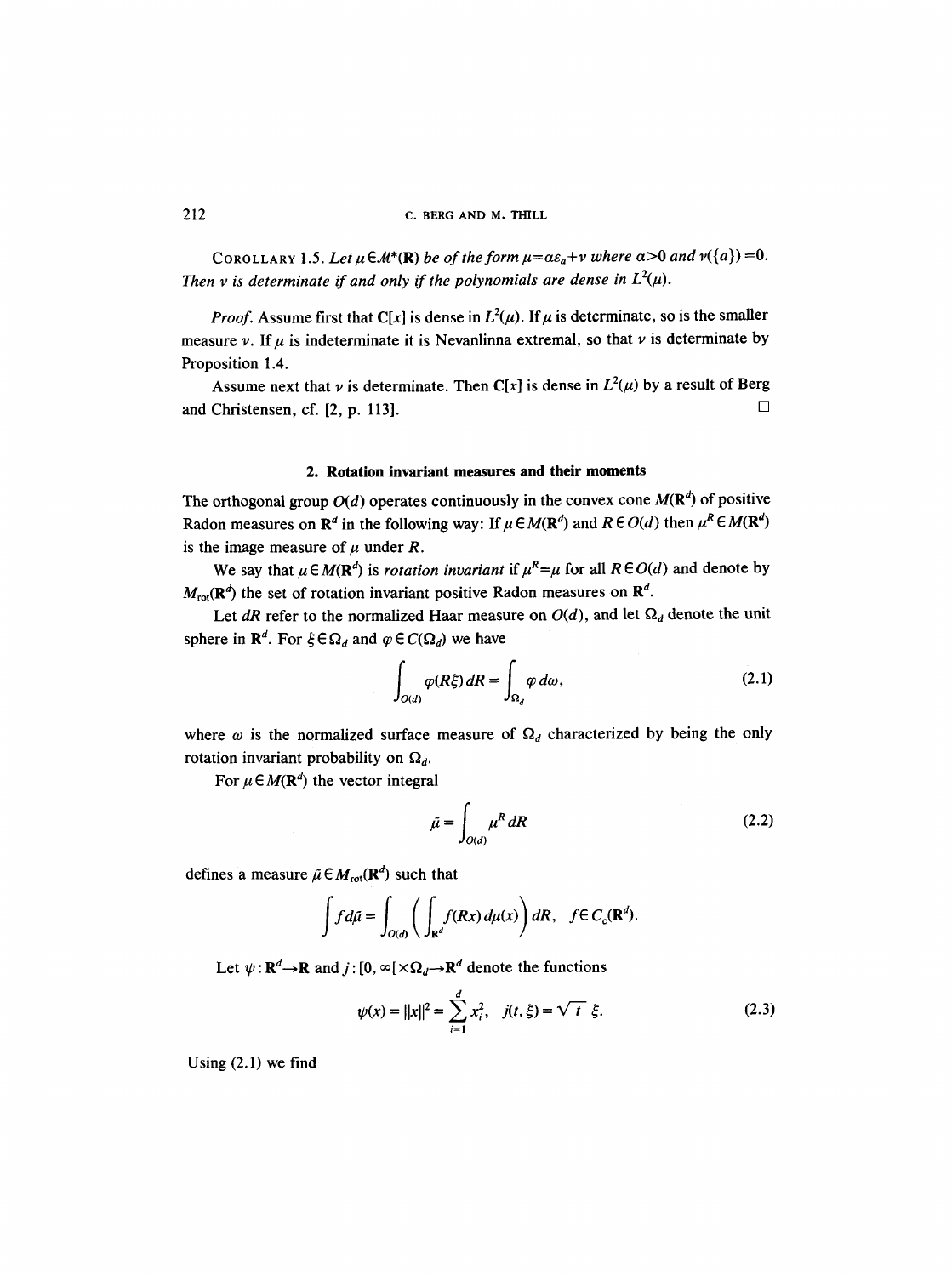$$
\int f d\tilde{\mu} = \int_{\Omega_d} \int_{\mathbf{R}^d} f(||x||\xi) d\mu(x) d\omega(\xi)
$$
  
= 
$$
\int_{\Omega_d} \int_0^{\infty} f(\sqrt{t} \xi) d\mu^{\psi}(t) d\omega(\xi) = \int f d(\mu^{\psi} \otimes \omega)^j,
$$

showing that

$$
\tilde{\mu} = (\mu^{\psi} \otimes \omega)^{j} \quad \text{for} \quad \mu \in M(\mathbf{R}^{d}), \tag{2.4}
$$

i.e.  $\bar{\mu}$  is the image measure under j of the product of the measures  $\mu^{\psi}$  and  $\omega$ . In particular we have

$$
\mu = (\mu^{\psi} \otimes \omega)^{j} \quad \text{for} \quad \mu \in M_{\text{rot}}(\mathbf{R}^{d}). \tag{2.5}
$$

For  $\sigma \in M([0, \infty[))$  the measure  $\mu = (\sigma \otimes \omega)^j$  belongs to  $M_{\text{rot}}(\mathbb{R}^d)$  and  $\mu^{\psi} = \sigma$  as is easily seen. We may summarize the above formulas in the following way:

PROPOSITION 2.1. Let  $\psi$  and j be defined by (2.3). Then  $\mu \mapsto \mu^{\psi}$  is a bijection of  $M_{\text{rot}}(\mathbf{R}^d)$  *onto*  $M([0, \infty])$ , and the inverse mapping is  $\sigma \mapsto (\sigma \otimes \omega)^j$ .

Let  $\mu \in M_{rot}(\mathbf{R}^d)$ . If  $\mu \in M^*(\mathbf{R}^d)$  then  $\mu^{\psi} \in M^*([0, \infty])$  and

$$
\int t^n \, d\mu^{\psi}(t) = \int ||x||^{2n} \, d\mu(x). \tag{2.6}
$$

Conversely, if  $\sigma \in \mathcal{M}^*([0, \infty])$  then  $\mu = (\sigma \otimes \omega)^j \in \mathcal{M}^*({\bf R}^d)$  and

$$
\int x^{\alpha} d\mu(x) = \int_0^{\infty} t^{|\alpha|/2} d\sigma(t) \int_{\Omega_d} \xi^{\alpha} d\omega(\xi). \tag{2.7}
$$

It is clear that  $\int \xi^{\alpha} d\omega(\xi) = 0$  if at least one  $\alpha_i$  is odd, and it is easy to see that

$$
\int_{\Omega_d} \xi^{2\alpha} d\omega(\xi) = \frac{\Gamma(\alpha_1 + 1/2) \dots \Gamma(\alpha_d + 1/2)}{\Gamma(\alpha_1 + \dots + \alpha_d + d/2)} \Gamma\left(\frac{d}{2}\right) \pi^{-d/2}.
$$

This shows that  $\mathcal{M}^*_{\text{rot}}(\mathbf{R}^d):=\mathcal{M}^*(\mathbf{R}^d)\cap M_{\text{rot}}(\mathbf{R}^d)$  is in one-to-one correspondence with  $M^*([0, \infty])$  under the bijection of Proposition 2.1, and that the non-trivial moments  $s(a) = \int x^a d\mu(x)$  (all  $\alpha_i$  even) of  $\mu \in M^*_{rot}(\mathbb{R}^d)$  are expressed as in (2.7) in terms of the Stieltjes moments of the corresponding measure  $\sigma = \mu^{\psi}$  on [0,  $\infty$ [.

The d-dimensional moment problem consists in characterizing those sequences  $s : N^d \to \mathbb{R}$  which are the moment sequence of some measure  $\mu \in \mathcal{M}^*(\mathbb{R}^d)$ .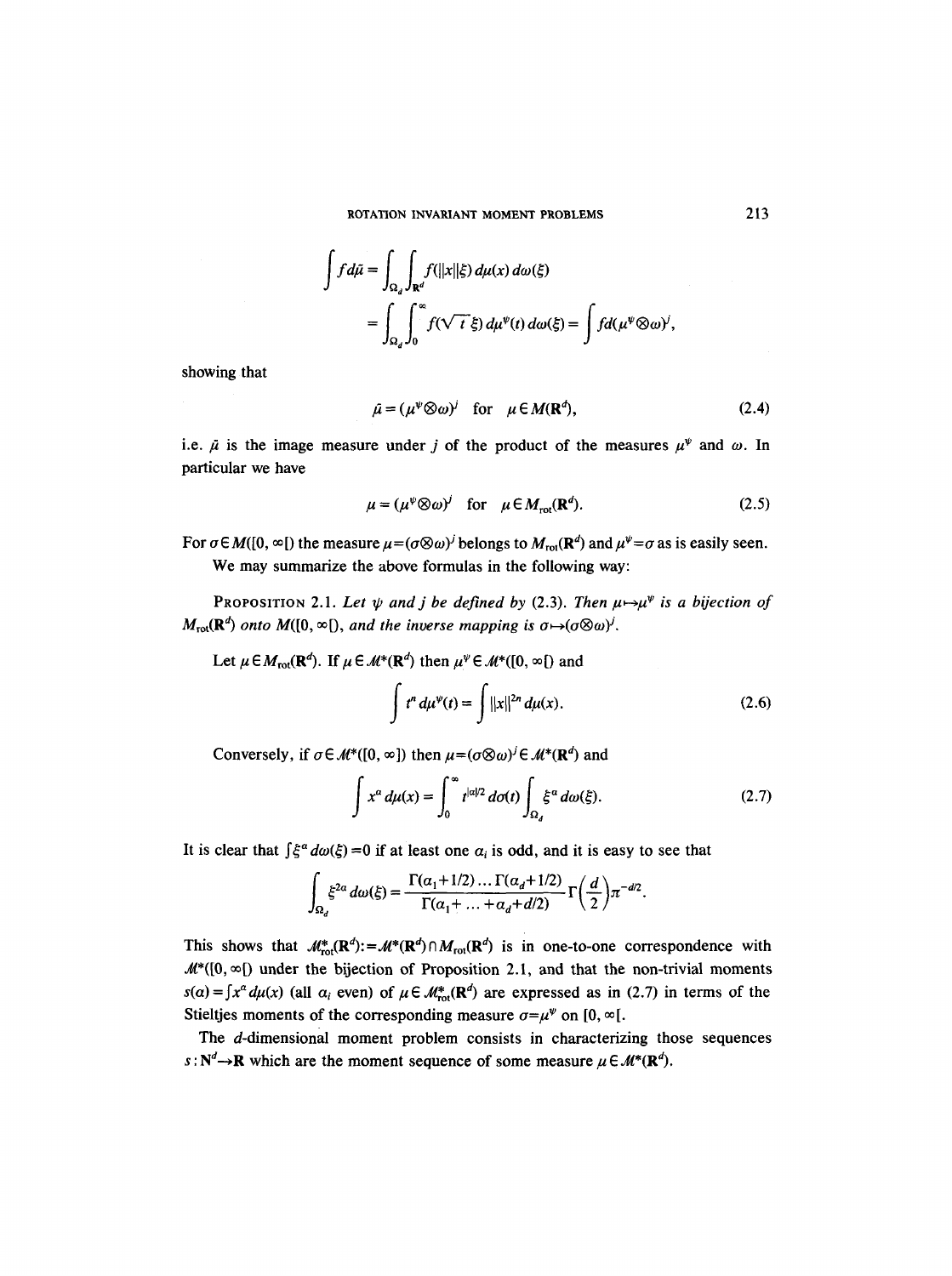To  $s : \mathbb{N}^d \to \mathbb{R}$  we associate the C-linear functional  $L_s : \mathbb{C}[x_1, ..., x_d] \to \mathbb{C}$  on the space of complex polynomials given by

$$
L_s(x^{\alpha})=s(\alpha), \quad \alpha\in\mathbb{N}^d.
$$

We recall the following results (see e.g. [3]):

(i) s is a moment sequence if and only if  $L<sub>s</sub>$  is non-negative on non-negative polynomials.

(ii) If s is a moment sequence then s is positive definite on the semigroup  $N^d$ , (i.e. the kernel  $(\alpha, \beta) \mapsto s(\alpha+\beta)$  is positive semidefinite on  $N^d \times N^d$ .

(iii) Let s be positive definite on  $N<sup>d</sup>$ . Then s is a moment sequence if  $d=1$ (Hamburger's theorem), but s need not be a moment sequence if  $d>1$ .

We shall see that in the rotation invariant case positive definiteness of  $s$  is sufficient for s to be a moment sequence.

PROPOSITION 2.2. *The following properties of a function*  $s : N^d \rightarrow \mathbf{R}$  *are equivalent:* (i) *s is the moment sequence of a measure*  $\mu \in M_{\text{rot}}^*(\mathbb{R}^d)$ .

(ii)  $s$  is positive definite and  $L<sub>s</sub>$  is rotation invariant in the sense that  $L_s(p \circ R) = L_s(p)$  *for p*  $\in \mathbb{C}[x_1, ..., x_d]$  *and*  $R \in O(d)$ *.* 

(iii) *There exists a Stieltjes moment sequence t such that* 

$$
s(\alpha) = \begin{cases} 0, & \alpha_i \text{ is odd for some } i = 1, ..., d, \\ t\left(\frac{1}{2}|\alpha|\right) \int_{\Omega_d} \xi^{\alpha} d\omega(\xi), & \alpha_i \text{ is even for every } i = 1, ..., d. \end{cases}
$$

*Proof.* The implication "(i) $\Rightarrow$ (ii)" is obvious.

To prove that "(ii)  $\Rightarrow$ (iii)" we define  $t(n) = L_s(||x||^{2n})$ ,  $n \ge 0$ , and want to show that t is a Stieltjes moment sequence. We shall show that  $t$  and the shifted sequence  $(Et)(n) = t(n+1)$  are both positive definite. For  $c_0, c_1, ..., c_n \in \mathbb{C}$  we have

$$
\sum_{i,j=0}^{n} t(i+j) c_j \bar{c}_j = L_s \Bigg( \left| \sum_{i=0}^{n} c_i ||x||^{2i} \right|^2 \Bigg) \ge 0
$$

and

$$
\sum_{i,j=0}^n t(i+j+1) c_i \bar{c}_j = \sum_{k=1}^d L_s \Biggl( \left| \left( \sum_{i=0}^n c_i ||x||^{2i} \right) x_k \right|^2 \Biggr) \geq 0,
$$

where we have used that  $L_s(|p|^2) \ge 0$  for any  $p \in \mathbb{C}[x_1, ..., x_d]$ , since s is positive definite.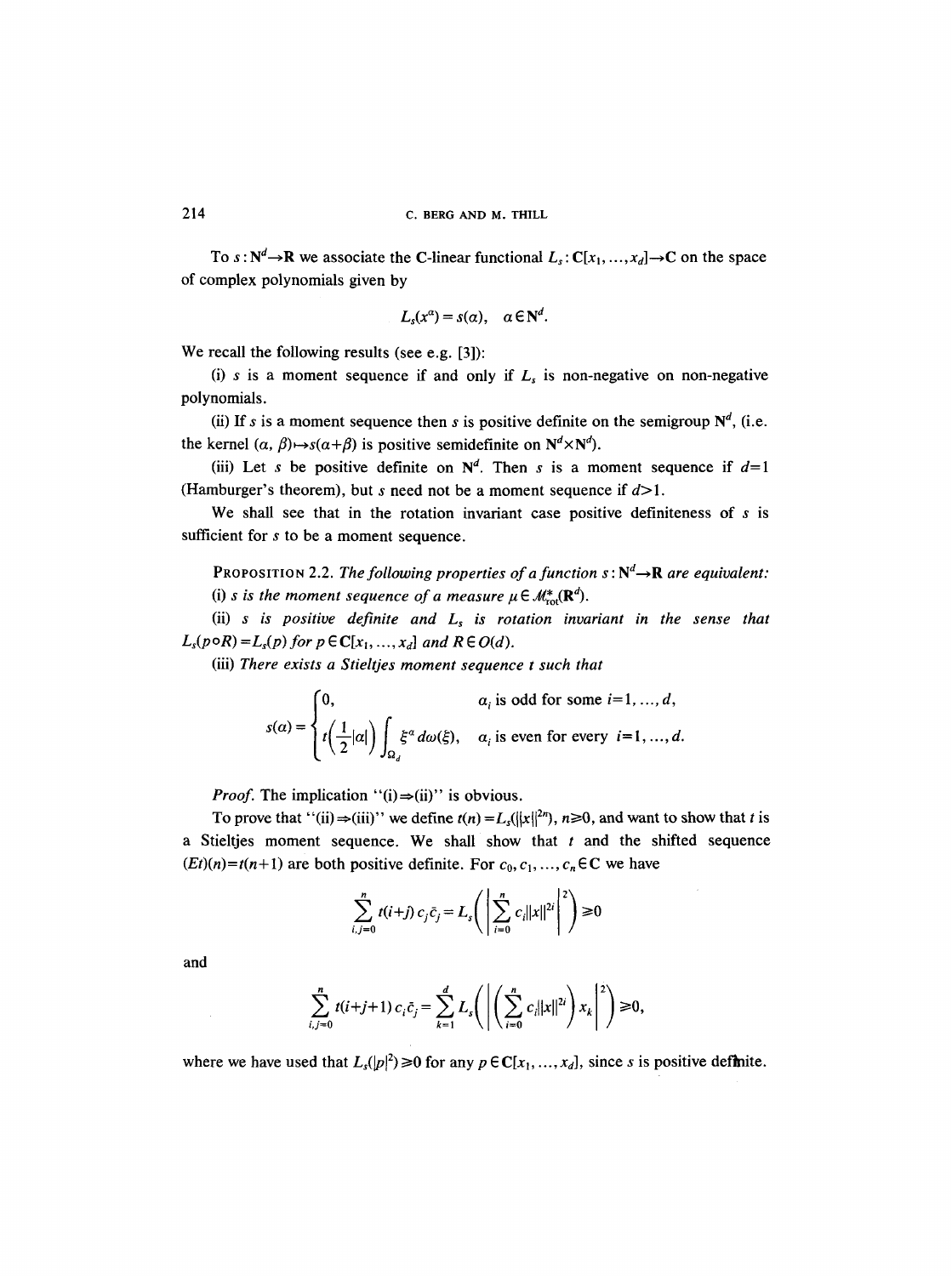We next have to show that the equality in (iii) holds. Let  $\alpha \in \mathbb{N}^d$ . If some of the coordinates of  $\alpha$  are odd we find

$$
s(\alpha) = L_s(x^{\alpha}) = 0 = \int_{\Omega_d} \xi^{\alpha} d\omega(\xi),
$$

by considering the reflection in a coordinate in which  $\alpha$  is odd and using the rotation invariance. We can thus restrict our attention to the case where  $\alpha$  is of the form  $\alpha=2\beta$ with  $\beta \in N^d$ . We have to show that

$$
L_s(x^{2\beta}) = L_s(||x||^{2|\beta|}) \int_{\Omega_d} \xi^{2\beta} d\omega(\xi).
$$
 (2.8)

For any polynomial  $p \in \mathbb{C}[x_1, ..., x_d]$  we define a rotation invariant polynomial  $\tilde{p}$  by the vector integral

$$
\tilde{p} = \int_{O(d)} p \circ R \, dR,
$$

and since  $L_s$  is rotation invariant we have  $L_s(\tilde{p}) = L_s(p)$ . For  $p(x) = x^{2\beta}$  we find

$$
\tilde{p}(x) = \int_{O(d)} p(Rx) dR = \int_{\Omega_d} p(||x||\xi) d\omega(\xi) = ||x||^{2|\beta|} \int_{\Omega_d} \xi^{2\beta} d\omega(\xi),
$$

and (2.8) follows.

Assume finally that (iii) holds and let  $\sigma \in \mathcal{M}^*([0, \infty])$  be a representing measure for t. Then  $\mu = (\sigma \otimes \omega)^j$  belongs to  $\mathcal{M}^*_{\text{rot}}(\mathbb{R}^d)$ , and its moment sequence is easily seen to be s.

We next want to show how to obtain orthogonal polynomials with respect to a rotation invariant measure. This constitutes a natural extension of the results in [6, section I].

Let  $\mu \in M_{rot}^*(\mathbf{R}^d)$ ,  $d>1$ , and let  $\sigma=\mu^{\psi}$ . For  $k \in \mathbf{N}$  let  $(P_{k,n}(t))_{n \in \mathbf{N}}$  denote the system of orthonormal polynomials associated with the measure  $t<sup>k</sup> d\sigma(t)$ . Let  $\mathcal{H}_{d,k}$  denote the space of spherical harmonics (i.e. homogeneous harmonic polynomials) of degree  $k$  on  $\mathbb{R}^d$ . Let  $S_{k,j}$ , j=1,..., dim  $\mathcal{H}_{d,k}$  denote an orthonormal basis of  $\mathcal{H}_{d,k}$  considered as a subspace of  $L^2(\omega)$ .

For k,  $n \in \mathbb{N}$  and  $j=1, ..., \dim \mathcal{H}_{d,k}$  we define

$$
p_{k, n, i}(x) = P_{k, n}(||x||^2) S_{k, i}(x) \in C[x_1, ..., x_d].
$$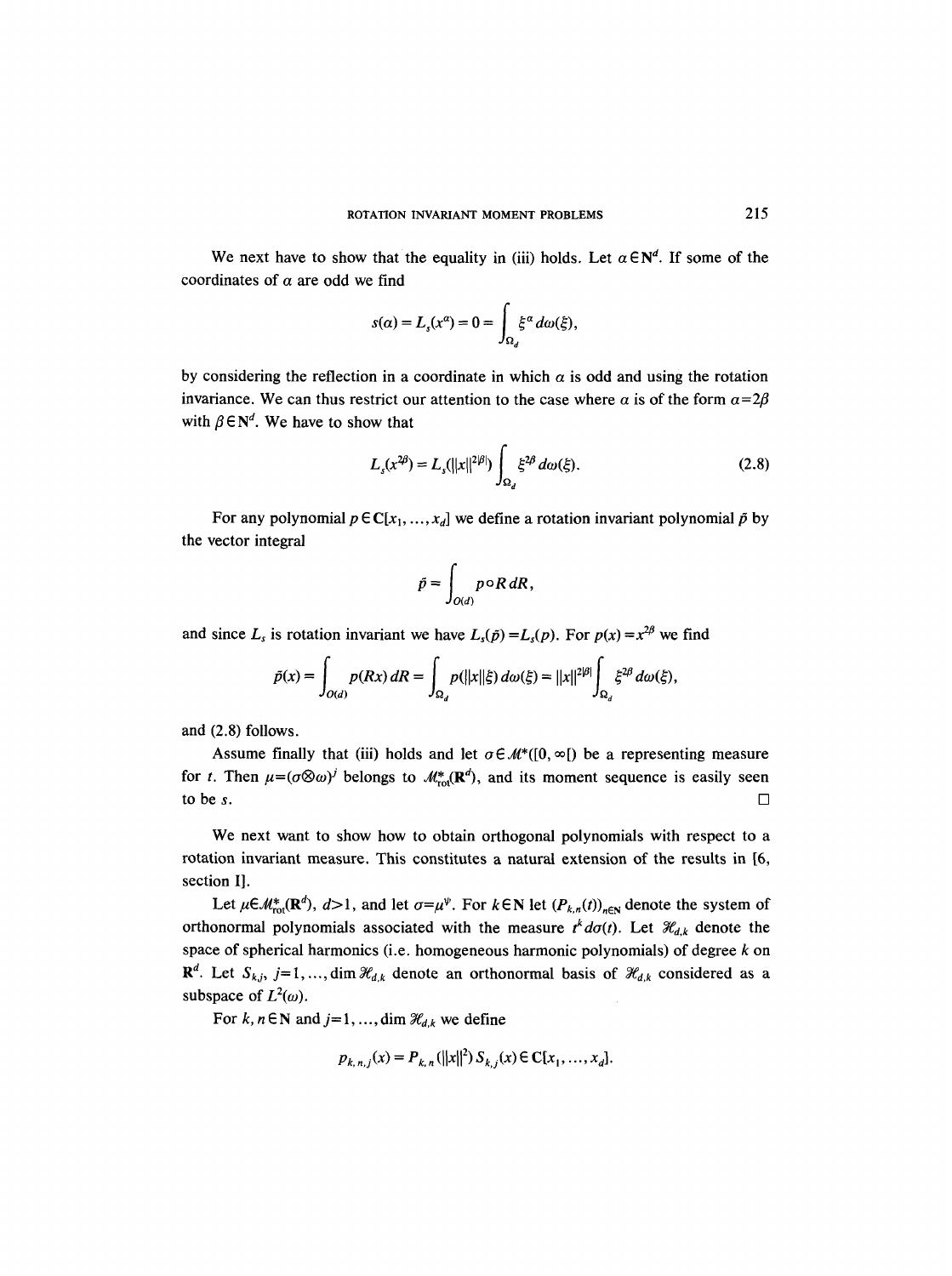These polynomials form an orthonormal basis of  $C[x_1, ..., x_d]$  considered as a subspace of  $L^2(\mu)$ . Indeed every polynomial in  $C[x_1, ..., x_d]$  is a sum of polynomials of the form  $p(||x||^2)S(x)$ , where  $p(t) \in C[t]$  and  $S(x)$  is a spherical harmonic, cf. [16, p. 139]. Moreover one has

$$
\int_{\mathbf{R}^d} p_{k,n,j} \, \overline{p_{k',n',j'}} \, d\mu = \int_0^\infty P_{k,n}(t) \, P_{k',n'}(t) \, t^{(k+k')/2} \, d\sigma(t) \int_{\Omega_d} S_{k,j} \, \overline{S_{k',j'}} \, d\omega.
$$

The last factor vanishes when  $(k,j)$  +  $(k',j')$ . If  $k=k'$  and  $j=j'$  the above expression equals

$$
\int_0^\infty P_{k,n}(t) P_{k,n}(t) t^k d\sigma(t) = \delta_{nn'}.
$$

# **3. Main results**

We first give a set of functions which is total in  $L^p(\mu)$ , when  $p \in [1, \infty)$  and  $\mu$  is an arbitrary measure in  $M(\mathbb{R}^d)$ .

PROPOSITION 3.1. Let  $\mu \in M(\mathbb{R}^d)$  and  $p \in [1, \infty[$ . The linear span of the functions  $f(||x||^2) S(x)$ , where  $f \in C_c([0, \infty[)$  and  $S(x)$  is a spherical harmonic, is a dense subspace *in*  $L^p(\mu)$ *.* 

*Proof.* By disintegration of  $\mu$  with respect to the mapping  $\psi : x \mapsto ||x||^2$  from  $\mathbb{R}^d$  onto  $[0, \infty[$  we get

$$
\mu=\int_0^\infty \lambda_t d\sigma(t),
$$

where  $\sigma = \mu^{\psi}$ , and  $\lambda_t$  is a probability measure on the sphere

$$
\{x \in \mathbf{R}^d \mid ||x|| = \sqrt{t}\}
$$

for  $t \in [0, \infty)$ , cf. Bourbaki [4, Chapter 6, p. 58]. Assume that  $g \in L^q(\mu)$  annihilates all the functions in question, q being the dual exponent of p. We shall show that  $g=0 \mu$ -a.e.. By assumption we have

$$
0 = \int f(||x||^2) S(x) g(x) d\mu(x)
$$
  
= 
$$
\int_0^{\infty} \left(f(t) \int Sg d\lambda_t\right) d\sigma(t),
$$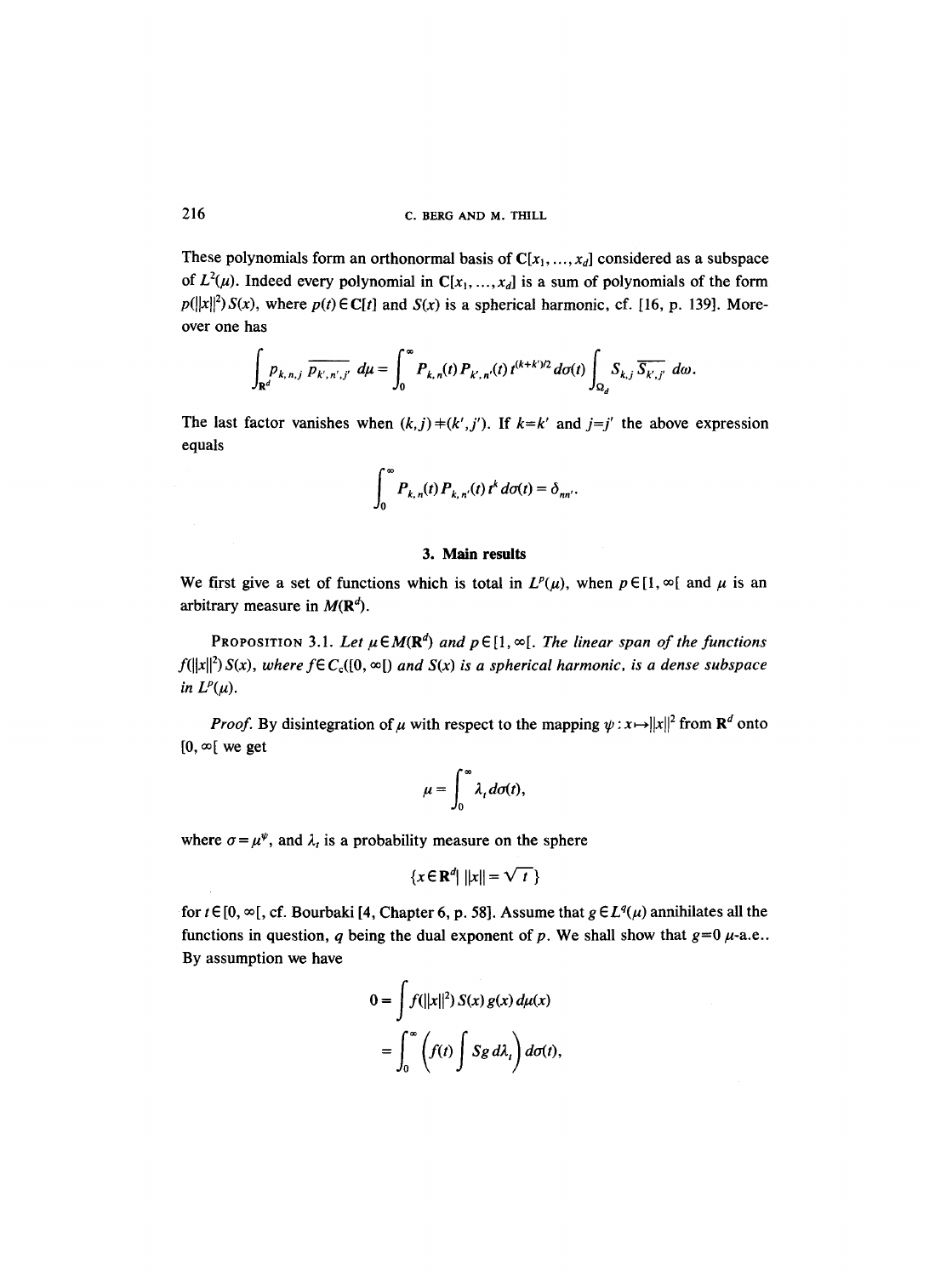and since  $f \in C_c([0, \infty))$  is arbitrary, we get for every spherical harmonic S that

$$
\int_{\|x\|=\sqrt{t}} Sg \, d\lambda_t = 0 \tag{3.1}
$$

for  $\sigma$ -almost all  $t \in [0, \infty)$ . Using a (countable) orthonormal basis for  $L^2(\omega)$  of spherical harmonics we see that there exists a  $\sigma$ -null set  $N\square$  [0,  $\infty$ [ such that (3.1) holds for all spherical harmonics S and for all  $t \in [0, \infty) \setminus N$ . The linear span of the set of restrictions of spherical harmonics S to the sphere  $||x|| = \sqrt{t}$  is uniformly dense in the continuous functions on the sphere, cf. [16, p. 139], and we therefore get  $g=0 \lambda_t$ -a.e. for  $\sigma$ -almost all t, hence  $g=0$   $\mu$ -a.e..  $\Box$ 

THEOREM 3.2. Let  $\mu \in M^*(\mathbb{R}^d)$  where  $d>1$ , define  $\sigma = \mu^{\psi}$  and let  $p \in [1, \infty)$ . If C[t] is *dense in*  $L^p(t^{kp/2} d\sigma(t))$  *for every integer k* $\geq 0$  then  $C[x_1, ..., x_d]$  is dense in  $L^p(\mu)$ . The converse holds when  $\mu$  is rotation invariant and  $p=2$ .

*Proof.* Assume first that C[t] is dense in  $L^p(t^{kp/2} d\sigma(t))$  for every integer  $k \ge 0$ . To see that  $C[x_1, ..., x_d]$  is dense in  $L^p(\mu)$ , it suffices by Proposition 3.1 to approximate  $f(||x||^2) S(x)$  arbitrarily well in  $L^p(\mu)$  by polynomials,  $f \in C_c([0, \infty[)$  and  $S(x)$  a spherical harmonic being given. Let k be the degree of  $S(x)$ . For  $h(t) \in C[t]$  we define  $Q(x) = h(||x||^2) S(x) \in C[x_1, ..., x_d]$  and notice that

$$
||f(||x||^2) S(x) - Q(x)||_{\mu, p} = ||(f(||x||^2) - h(||x||^2))||x||^k S(x/||x||)||_{\mu, p}
$$
  
\n
$$
\leq \sup_{\xi \in \Omega_d} |S(\xi)| \cdot ||(f(||x||^2) - h(||x||^2)) (||x||^2)^{k/2}||_{\mu, p},
$$

which can be made as small as we please since the second factor equals  $||f-h||_{r,p}$ , where for simplicity of notation we have put

$$
\tau = t^{kp/2} d\sigma(t),
$$

and we assume that  $C[t]$  is dense in  $L^p(\tau)$ .

Assume next that  $\mu$  is rotation invariant,  $p=2$  and that C[t] is not dense in  $L^2(t^k d\sigma(t))$  for some integer  $k \ge 0$ . Then there is a function  $f \in L^2(t^k d\sigma(t)) \setminus \{0\}$  which is orthogonal to C[t]. Let  $S_k(x)$  be a non-zero spherical harmonic of degree k on  $\mathbb{R}^d$ . Then  $f(||x||^2) S_k(x)$  belongs to  $L^2(\mu) \setminus \{0\}$ , because by (2.5) we have

$$
||f(||x||^2) S_k(x) ||_{\mu,2} = ||f||_{\mu_{dof(t),2}} ||S_k||_{\omega,2}.
$$

We want to show that  $f(||x||^2) S_k(x)$  is orthogonal to  $C[x_1, ..., x_d]$ . Every polynomial in

<sup>15-918289</sup> Acta Mathematica 167. Imprimé le 5 novembre 1991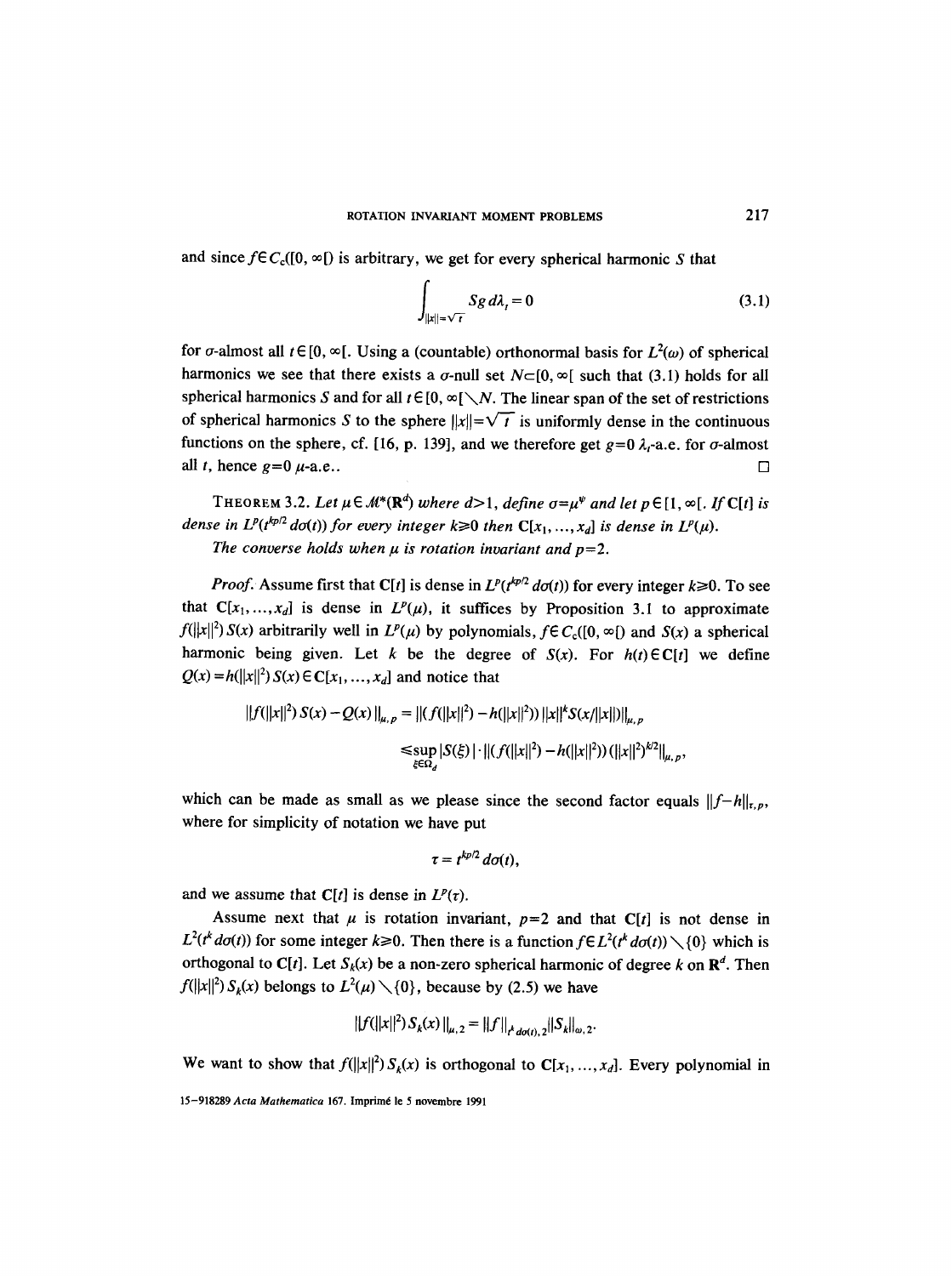$C[x_1, ..., x_d]$  is a sum of polynomials of the form  $p(||x||^2) S(x)$  where  $p(t) \in C[t]$  and  $S(x)$  is a spherical harmonic, cf. [16, p. 139]. If the degree of  $S(x)$  is m, we have (again by (2.5))

$$
\int f(||x||^2) S_k(x) \, \overline{p(||x||^2) S(x)} \, d\mu(x) = \int_0^\infty f(t) \, \overline{p(t)} \, t^{(k+m)/2} \, d\sigma(t) \int_{\Omega_d} S_k(\xi) \, \overline{S(\xi)} \, d\omega(\xi).
$$

Here, the second factor vanishes when  $m+k$ , and the first factor vanishes when  $m=k$ .  $\Box$ 

On the real line there exist spherical harmonics of degree 0 and 1 only. For  $d=1$ one obtains therefore the following result from Proposition 3.1:

THEOREM 3.3. Let  $\mu \in M^*(\mathbf{R})$ , define  $\sigma = \mu^{\psi}$  and let  $p \in [1, \infty[$ . If C[t] is dense in  $L^p(\sigma)$  and in  $L^p(t^{p/2} d\sigma(t))$  then  $\mathbb{C}[x]$  *is dense in*  $L^p(\mu)$ *.* 

The converse holds when  $\mu$  is symmetric and  $p=2$ .

COROLLARY 3.4. Let  $\mu \in M^*(\mathbf{R}^d)$  and consider the measure  $\tilde{\mu}$  defined by (2.2). If  $\mathbb{C}[x_1, ..., x_d]$  is dense in  $L^2(\tilde{\mu})$ , then  $\mathbb{C}[x_1, ..., x_d]$  is dense in  $L^2(\mu)$ .

This result is obvious for  $d=1$  because in that case  $\mu \le 2\mu$ . To establish (1) from the introduction we need

PROPOSITION 3.5. Let  $\mu \in M^*(\mathbb{R}^d)$  and put  $\sigma = \mu^{\psi}$ . Assume that C[t] *is dense in L<sup>p</sup>(o) for some p* $\in$ ]1,  $\infty$ [. *Then*  $\mathbb{C}[x_1, ..., x_d]$  *is dense in*  $L^{p'}(\mu)$  *for every p'*  $\in$  [1, *p*[.

*Proof.* Let  $p' \in [1, p]$ . By Theorems 3.2. and 3.3 it suffices to show that  $C[t]$  is dense in  $L^{p'}(t^{kp'/2} d\sigma(t))$  for every integer  $k \ge 0$ . Let  $k \in \mathbb{N}$  and  $f \in C_c([0, \infty])$ . For  $h(t) \in C[t]$ we have

$$
\int |f(t)-h(t)|^{p'}t^{kp'/2} d\sigma(t) \leq \left(\int |f(t)-h(t)|^p d\sigma(t)\right)^{p'/p} \left(\int t^{k(p'/2)s} d\sigma(t)\right)^{1/s},
$$

where s is the dual exponent of  $p/p'$  in Hölder's inequality. The first factor can be made arbitrarily small, because we assume that  $C[t]$  is dense in  $L^p(\sigma)$ .

The following theorem (which establishes (1)) is well-known in the one-dimensional symmetric case, see e.g. Heyde [9, p. 92] or Chihara [6, p. 333]. Their proofs are based upon the Nevanlinna parametrization and are not applicable in the multidimensional case. Our proof parallels Petersen's proof that  $\mu \in \mathcal{M}^*(\mathbb{R}^d)$  is determinate if its marginal distributions are determinate, cf. [13, Theorem 3].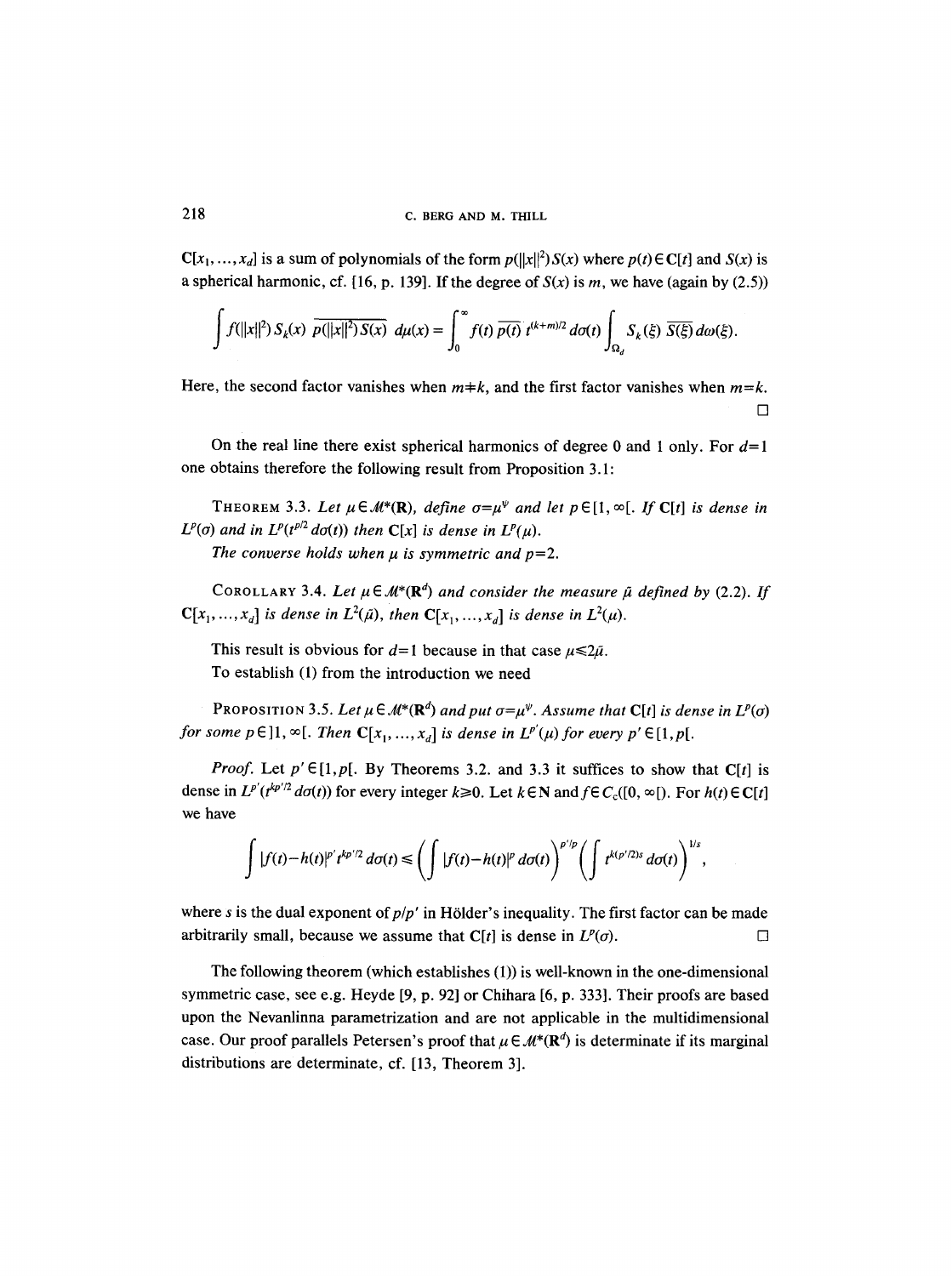THEOREM 3.6. Let  $\mu \in M^*(\mathbb{R}^d)$  and put  $\sigma = \mu^{\psi}$ . If  $\sigma$  is det(S) then  $\mu$  is determinate. *The converse holds if*  $\mu \in M_{\text{rot}}^{*}(\mathbf{R}^{d})$ .

*Proof.* We shall need that a measure  $v \in [\mu]$  is an extreme point of  $[\mu]$  if and only if the polynomials are dense in  $L^1(v)$ . This is shown in [1, p. 47] for  $d=1$ , but the proof applies in any dimension.

Assume that  $\sigma$  is det(S). For  $\nu \in [\mu]$  we have  $\nu^{\nu} \sim \sigma$  by (2.6), hence  $\nu^{\nu} = \sigma$ . Since the polynomials are dense in  $L^2(\sigma) = L^2(\nu^{\psi})$  by Corollary 1.2, it follows by Proposition 3.5 that  $C[x_1, ..., x_d]$  is dense in  $L^1(v)$ , so that v is an extreme point of [µ]. The measure  $\nu \in [\mu]$  being arbitrary, this is only possible if  $\mu$  is determinate.

Assume next that  $\mu \in \mathcal{M}_{\text{rot}}^*(\mathbb{R}^d)$  and that  $\sigma$  is indet(S). Then  $\mu$  is indeterminate, because if  $\tau \in \mathcal{M}^*([0, \infty])$  is equivalent to  $\sigma$  then  $(\tau \otimes \omega)^j \sim \mu$ , by (2.7).

COROLLARY 3.7. Let  $\mu \in M^*(\mathbb{R}^d)$  and consider the measure  $\tilde{\mu}$  defined by (2.2). If  $\tilde{\mu}$  $i$ *s* determinate then  $\mu$  *is determinate.* 

This result is obvious for  $d=1$  because in that case  $\mu \le 2\tilde{\mu}$ .

We shall now give the analogue of Proposition 1.3 for the Stieltjes case.

THEOREM 3.8. Let  $\sigma \in \mathcal{M}^*([0, \infty])$ . Then  $\sigma$  is det(S) if and only if C[t] is dense in  $L^2((1+t) \, d\sigma(t))$  and in  $L^2(t(1+t) \, d\sigma(t))$ .

*Proof.* Let  $\mu \in M^*(\mathbb{R})$  be the unique symmetric measure for which  $\mu^{\psi} = \sigma$ . By Theorem 3.6 the measure  $\sigma$  is det(S) precisely when  $\mu$  is determinate. By Proposition 1.3 the measure  $\mu$  is determinate if and only if *C*[x] is dense in  $L^2((1 + x^2) d\mu(x))$ , and by Theorem 3.3 this is equivalent to  $C[t]$  being dense in  $L^2((1+t) d\sigma(t))$  and in  $L^2(t(1+t) d\sigma(t))$ .

COROLLARY 3.9. If  $\sigma \in M^*(0, \infty)$  *is det(S), then* C[t] *is dense in L*<sup>2</sup>( $\sigma$ ), L<sup>2</sup>(t d $\sigma$ (t)) *and in*  $L^2(t^2 d\sigma(t))$ .

COROLLARY 3.10. Let  $\mu \in M_{rot}^*(\mathbf{R}^d)$  *be determinate. Then the polynomials are dense in*  $L^p((1+||x||^2) d\mu(x))$  *and in*  $L^p(||x||^2(1+||x||^2) d\mu(x))$  *for any p*  $\in$  [1, 2[. *In particular the polynomials are dense in*  $L^p(\mu)$  *for any such p.* 

*Proof.* This follows immediately by combination of Theorem 3.6, Theorem 3.8 and **Proposition 3.5.**  $\Box$ 

PROPOSITION 3.11. Let  $\mu \in \mathcal{M}^*(\mathbb{R}^d)$  *have a density with respect to Lebesgue measure. If* C[t] is dense in  $L^2(\mu^{\psi})$  then C[ $x_1, ..., x_d$ ] is dense in  $L^2(\mu)$ .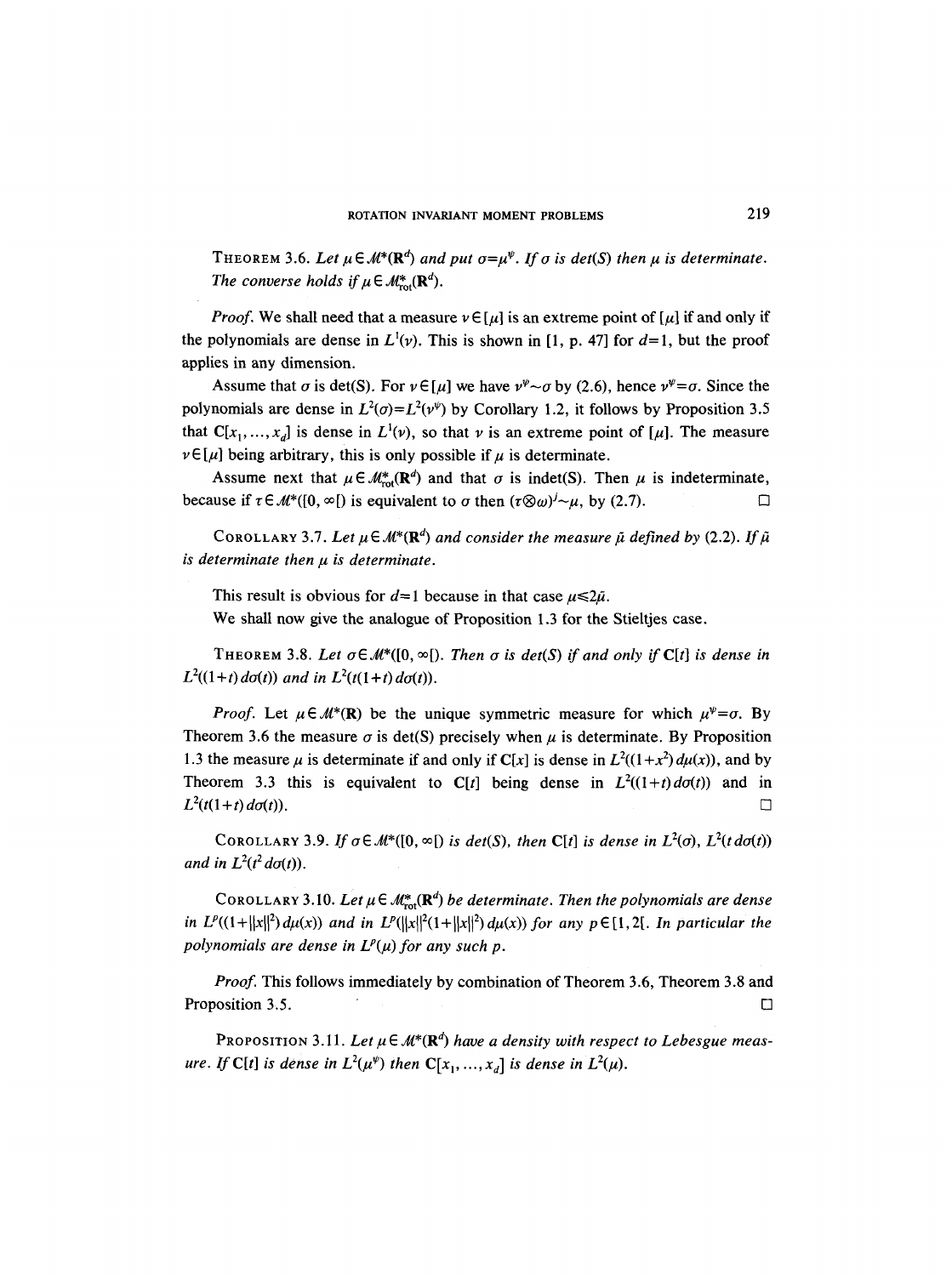220 C. BERG AND M. THILL

*Proof.* The measure  $\sigma = u^{\psi}$  is not discrete, because spheres are Lebesgue null sets. By Theorems 3.2 and 3.3 it suffices to prove that C[t] is dense in  $L^2(t^k d\sigma(t))$  for any integer  $k \ge 0$ . Assume the contrary. Then there is a smallest  $k \in \mathbb{N}$  such that C[t] is not dense in  $L^2(t^k d\sigma(t))$ . By assumption  $k \ge 1$ . The measure  $\tau = t^{k-1} d\sigma(t)$  is indet(S) and Nevanlinna extremal, but then  $\tau$  and  $\sigma$  are discrete, which is a contradiction.  $\Box$ 

## **4. Solution of the Challifour-Devinatz problem**

It follows from Theorems 3.2 and 3.6 that  $\mu \in \mathcal{M}^*_{\text{rot}}(\mathbf{R}^d)$ ,  $d>1$ , is determinate and the polynomials are not dense in  $L^2(\mu)$  if and only if  $\mu = (\sigma \otimes \omega)^j$ , where  $\sigma \in \mathcal{M}^*([0, \infty])$  is det(S) such that the polynomials are not dense in  $L^2(t^k \, d\sigma(t))$  for some  $k \in \mathbb{N}$  (necessarily  $\geq$ 3 by Corollary 3.9).

We show below that such measures  $\sigma$  exist, and we characterize them completely in the next section. We need the following result:

PROPOSITION 4.1. Let  $\sigma \in \mathcal{M}^*([0, \infty])$  *be indet(S). Then* C[t] *is not dense in*  $L^2(t^k d\sigma(t))$  for any integer  $k \ge 3$ .

*Proof.* Suppose that C[t] is dense in  $L^2(t^k d\sigma(t))$  for some integer  $k \ge 3$ . The measure  $v = t<sup>k</sup> d\sigma(t)$  is then indeterminate and Nevanlinna extremal, hence discrete. It is clear that  $0 \notin \text{supp}(\nu)$ . Since  $(1+t^2)^{-1}t^2$  increases with  $t^2$ , we have

$$
\frac{a^2}{1+a^2}\frac{1}{t^2} \le \frac{1}{1+t^2} \quad \text{for} \quad t \in \text{supp}(\nu),
$$

where  $a > 0$  is the smallest element of supp(v). We then have

$$
\frac{a^2}{1+a^2}t^{k-2}d\sigma(t)=\frac{a^2}{1+a^2}\frac{1}{t^2}d\nu(t)\leq \frac{1}{1+t^2}d\nu(t).
$$

Since  $\nu$  is Nevanlinna extremal, we know by Proposition 1.3 that the measure  $(1+t^2)^{-1}dv(t)$  is determinate. By the inequality above  $t^{k-2}d\sigma(t)$  is also determinate, which is impossible because  $\sigma$  and hence  $t^{k-2} d\sigma(t)$  is indet(S).

From Theorems 3.2 and 3.6 we immediately get the following consequence of Proposition 4.1:

COROLLARY 4.2. If  $\mu \in M^*_{\text{rot}}(\mathbb{R}^d)$ ,  $d>1$ , *is indeterminate*, then the polynomials are *not dense in*  $L^2(\mu)$ .

This is in contrast with the one-dimensional case, where an indeterminate symmet-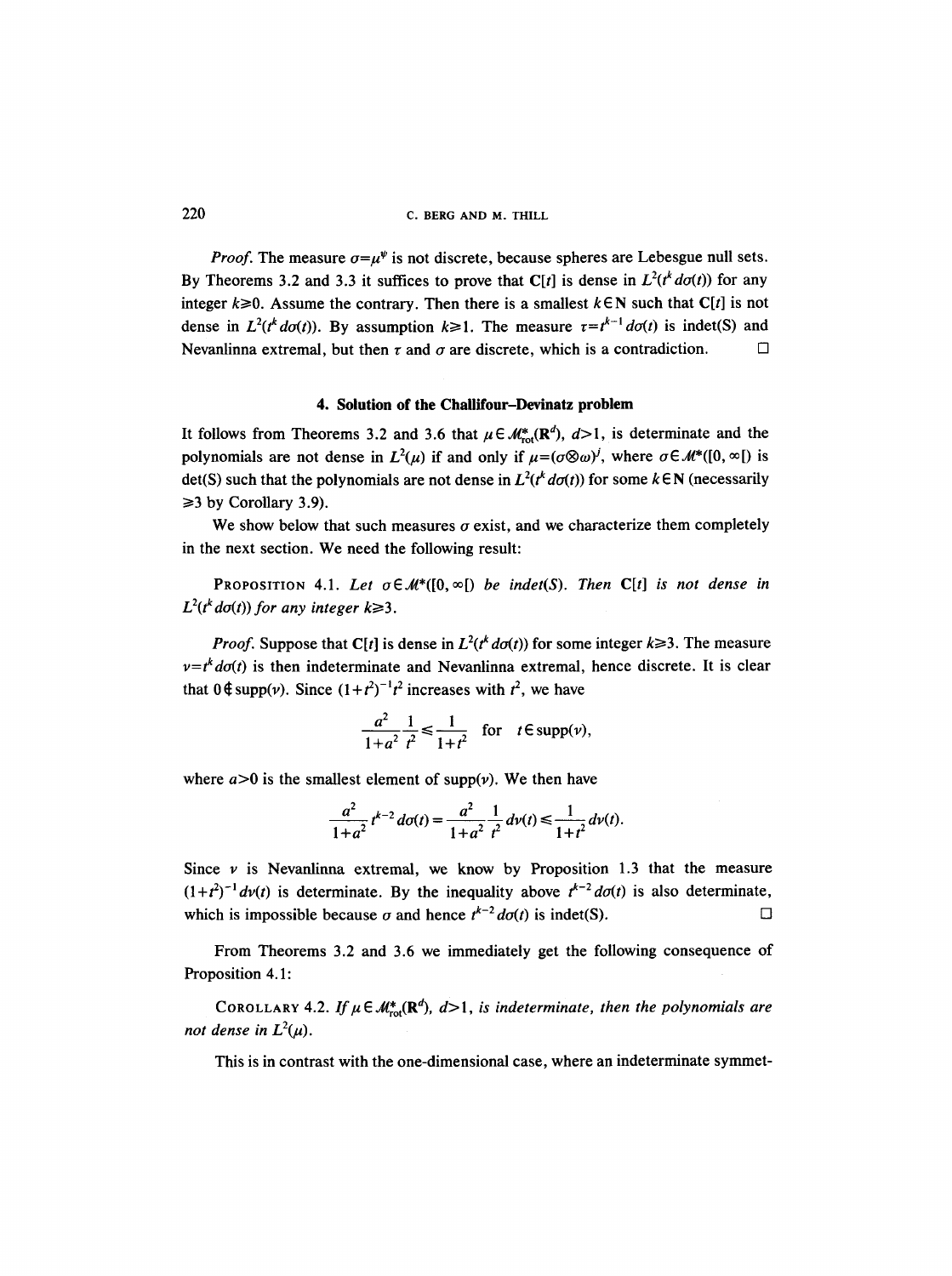ric moment problem always has (precisely two) symmetric Nevanlinna extremal solutions, cf. [6].

We next show that the closure of  $C[x_1, ..., x_d]$  in  $L^2(\mu)$  is "small" in  $L^2(\mu)$ , if it is not equal to  $L^2(\mu)$ .

THEOREM 4.3. Let  $\mu \in M_{rot}^*(\mathbf{R}^d)$ ,  $d>1$ . If the polynomials are not dense in  $L^2(\mu)$ , *then the closure of*  $C[x_1, ..., x_d]$  *has infinite co-dimension in*  $L^2(\mu)$ *.* 

*Proof.* Assume that the polynomials are not dense in  $L^2(\mu)$  and let  $\sigma = \mu^{\psi}$ . Then C[t] is not dense in  $L^2(t^n d\sigma(t))$  for some  $n \in \mathbb{N}$ , cf. Theorem 3.2. By Corollary 3.9 it follows that  $t^n d\sigma(t)$  is indet(S), and Proposition 4.1 implies that C[t] is not dense in  $L^2(t^k d\sigma(t))$ for  $k \in \mathbb{N}$ ,  $k \ge n+3$ . For each of these infinitely many values of k, let  $f_k \in L^2(t^k d\sigma(t)) \setminus \{0\}$ be orthogonal to C[t] and let  $S_k(x)$  be a non-zero spherical harmonic of degree k on  $\mathbb{R}^d$ . The functions  $f_k(||x||^2) S_k(x) \in L^2(\mu) \setminus \{0\}$  then belong to the orthogonal complement of  $C[x_1, ..., x_d]$  in  $L^2(\mu)$ , cf. the proof of Theorem 3.2. Moreover, these functions are pairwise orthogonal because

$$
\int f_k(||x||^2) S_k(x) \overline{f_{k'}(||x||^2) S_{k'}(x)} d\mu(x) = \int_0^\infty f_k(t) \overline{f_{k'}(t)} t^{(k+k')/2} d\sigma(t) \int_{\Omega_d} S_k(\xi) \overline{S_{k'}(\xi)} d\omega(\xi),
$$

and the second factor vanishes when  $k'+k$ .

If  $\sigma \in \mathcal{M}^*([0, \infty])$  is indeterminate, then  $\sigma_0$  also belongs to  $\mathcal{M}^*([0, \infty])$  and is given by

$$
\sigma_0 = \sum_{n=0}^{\infty} \varrho(d_n) \varepsilon_{d_n},
$$

where  $0=d_0 < d_1 < d_2 < ...$  are the zeros of the function D, cf. (1.4).

The following class  $\mathcal S$  of measures ( $\mathcal S$  for Stieltjes) will be crucial for the solution of the Challifour-Devinatz problem.

$$
\mathcal{G} = \{ \sigma_0 - \sigma_0(\{0\}) \varepsilon_0 \mid \sigma \in \mathcal{M}^*([0, \infty[)
$$
 is indet(S) \}.

With  $\sigma_0$  as above the measure  $\nu = \sigma_0 - \sigma_0({0})e_0 \in \mathcal{S}$  is of the form

$$
\nu=\sum_{n=1}^\infty \varrho(d_n)\,\varepsilon_{d_n},
$$

and it is determinate by Proposition 1.4. Since  $t^k dv(t) = t^k d\sigma_0(t)$  for  $k \ge 1$  and  $\sigma_0$  is indet(S), Proposition 4.1 implies that C[t] is not dense in  $L^2(t^k dv(t))$  for any  $k \ge 3$ . The

$$
\cup
$$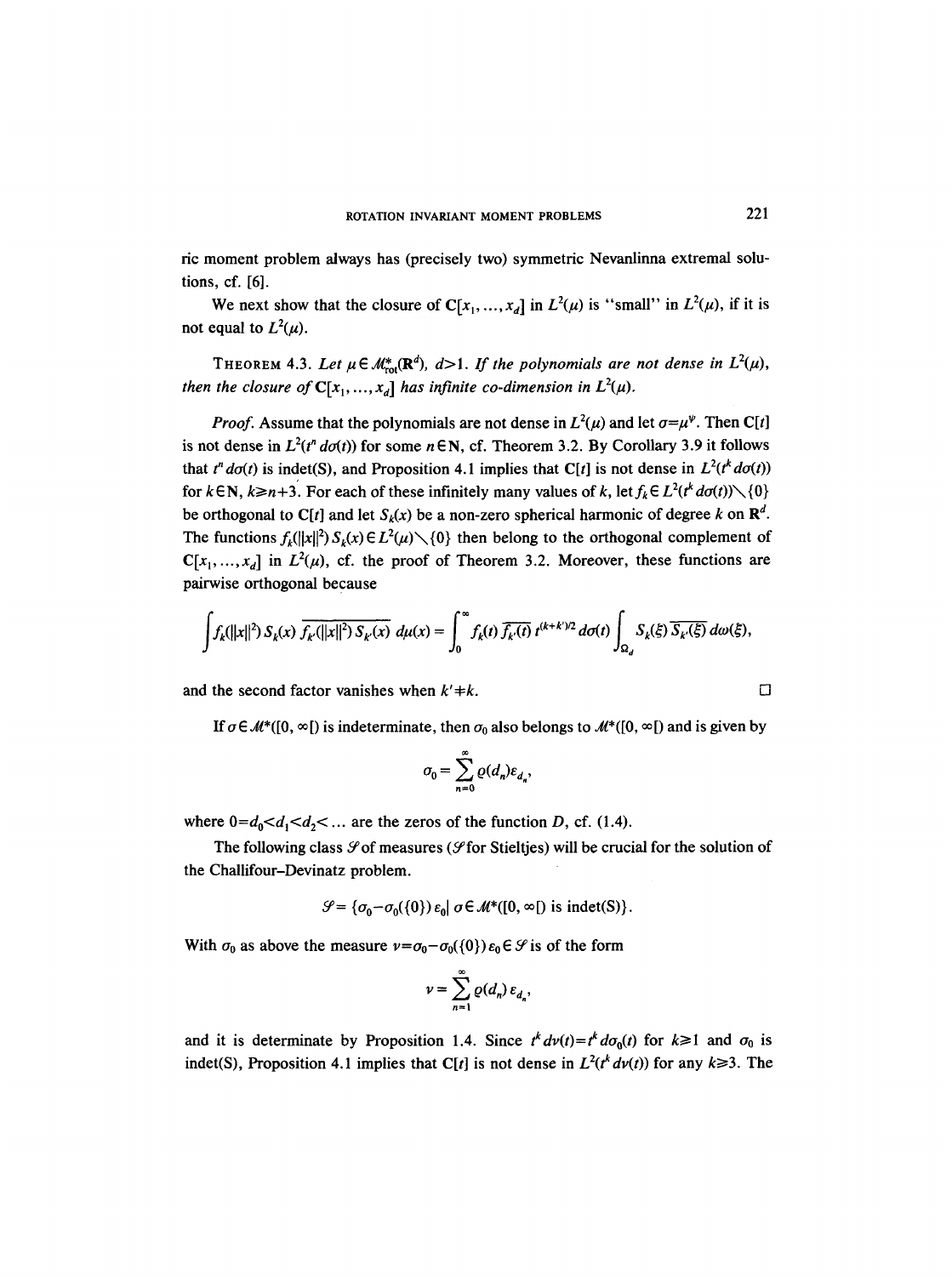corresponding rotation invariant measure  $u=(v\otimes \omega)^j$  has the form

$$
\mu=\sum_{n=1}^\infty \varrho(d_n)\,\omega_{\sqrt{d_n}},
$$

where  $\omega_r$  is the normalized uniform distribution on the sphere  $||x||=r$  in  $\mathbb{R}^d$ . We have thereby shown the existence part of the following solution in the negative of the Challifour-Devinatz problem from the introduction.

THEOREM 4.4. *There exist determinate measures*  $\mu \in M_{rot}^*(\mathbb{R}^d)$ ,  $d>1$ , *for which*  $C[x_1, ..., x_d]$  is not dense in  $L^2(\mu)$ . Such measures are necessarily of the form

$$
\mu = \sum_{n=1}^{\infty} \alpha_n \omega_{r_n},
$$

*where*  $\alpha_n>0$ ,  $0\leq r_0 < r_1 < \ldots \to \infty$ .

*Proof.* We have to prove that if  $\mu \in M^*_{\text{rot}}(\mathbb{R}^d)$  is determinate and the polynomials are not dense in  $L^2(\mu)$ , then  $\mu$  has the special form of the theorem. By Theorems 3.2. and 3.6 we see that  $\sigma = \mu^{\psi}$  is det(S) and there exists an integer  $k \approx 3$ , such that C[t] is not dense in  $L^2(t^k d\sigma(t))$ . Let  $k_0$  be the smallest integer with this property. Then  $\tau = t^{k_0-1} d\sigma(t)$ is such that C[t] is dense in  $L^2(\tau)$  but not in  $L^2(t d\tau(t))$ , so  $\tau$  is indet(S) by Corollary 3.9 and hence Nevanlinna extremal and in particular discrete. The mass points of  $\sigma$  and  $\tau$ are the same except that  $\sigma$  may have mass at the origin. This shows that  $\mu$  is a sequence of uniform distributions on spheres as indicated.  $\Box$ 

*Remark.* Since the mass points of a Nevanlinna extremal measure are the zeros of an entire function of exponential type, cf. [1, p. 56], we see that the radii of the corresponding spheres are the zeros of an entire function of order  $\leq 2$ .

#### **5. Measures of finite index**

In order to obtain more information about the measures in Theorem 4.4. we need the following

LEMMA 5.1. Let  $\sigma \in \mathcal{M}^*([0,\infty])$ . If  $t^2 d\sigma(t)$  is det(S) then  $\sigma$  is determinate.

*Proof.* Let us assume that the measure  $t^2 d\sigma(t)$  is det(S). It has no atom at the origin, so by Proposition 1.1 it is also determinate. If  $\tau \in \mathcal{M}^*(\mathbb{R})$  has the same moments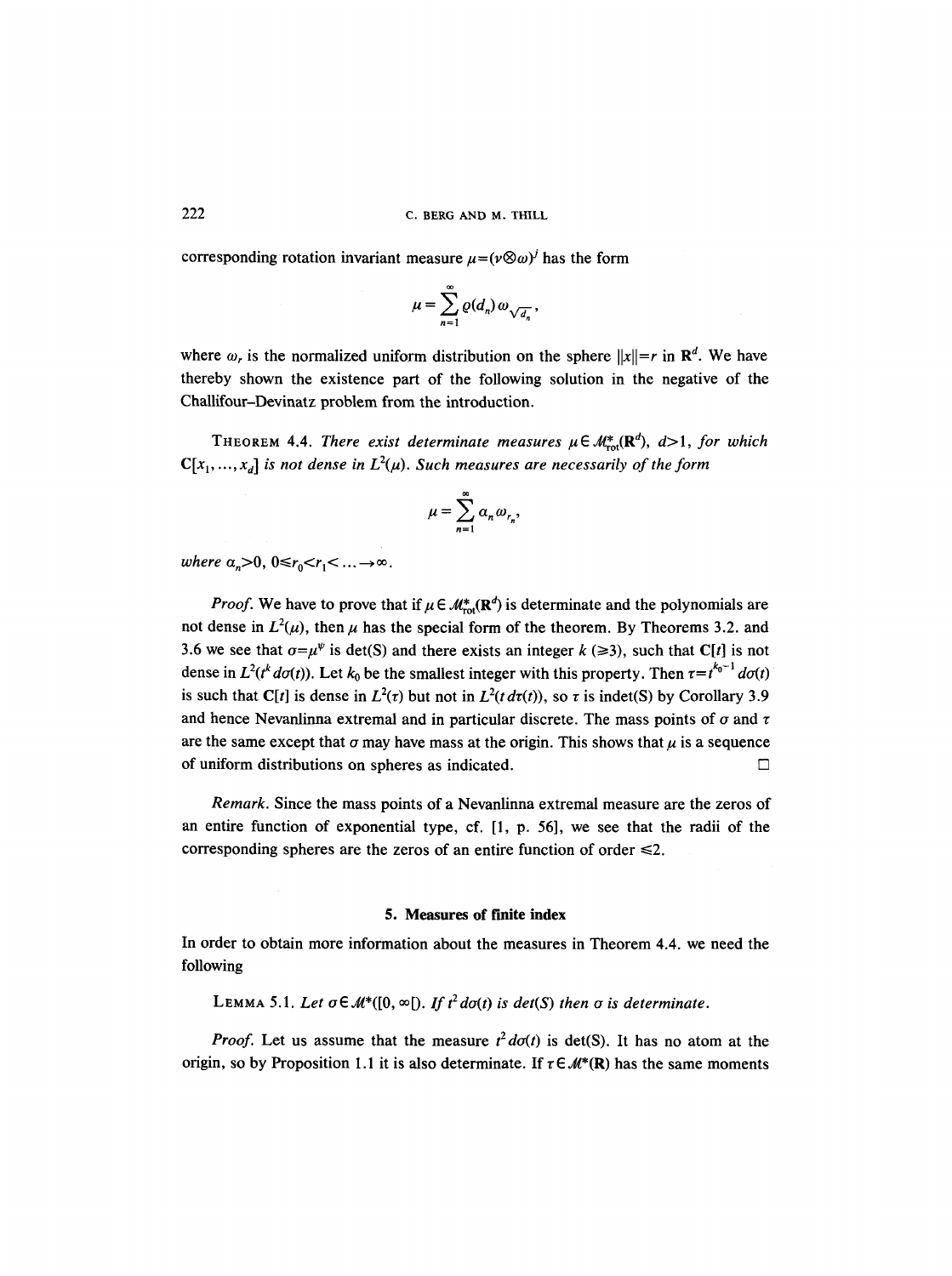as  $\sigma$ , then we have  $t^2 d\tau(t)-t^2 d\sigma(t)$  and hence  $t^2 d\tau(t)=t^2 \sigma(t)$ . This show that  $\tau = \sigma$ , so  $\sigma$  is determinate.

PROPOSITION 5.2. The following properties of a measure  $\sigma \in \mathcal{M}^*([0,\infty])$  are equiv*alent:* 

(i)  $C[t]$  *is dense in*  $L^2(t^k d\sigma(t))$  for every  $k \in \mathbb{N}$ ,

(ii)  $t^k d\sigma(t)$  is  $det(S)$  for every  $k \in \mathbb{N}$ ,

(iii)  $t^k d\sigma(t)$  is determinate for every  $k \in \mathbb{N}$ ,

(iv) C[t] *is dense in*  $L^2(t^p d\sigma(t))$  *for every p*  $\in$  [0,  $\infty$ [.

*For a non-discrete measure o these properties are equivalent to C[t] being dense in*  $L^2(\sigma)$ .

*Proof.* The implication "(i) $\Rightarrow$ (ii)" follows from Proposition 4.1, the implication "(ii) $\Rightarrow$ (iii)" follows from Lemma 5.1, and the implication "(iv) $\Rightarrow$ (i)" is obvious. Suppose next that (iii) holds and let  $p \in [0, \infty)$ . If  $k = [p]$  then  $t^p \le t^k(1+t^2)$  for  $t \ge 0$ , and by the theorem of Riesz C[t] is dense in  $L^2(t^k(1 + t^2) d\sigma(t))$  and a fortiori in  $L^2(t^p d\sigma(t))$ , so (iv) holds.

Suppose finally that  $\sigma$  is non-discrete and that C[t] is dense in  $L^2(\sigma)$ . We claim that (i) holds. Assume the contrary. If  $k \in \mathbb{N}$  is such that C[t] is dense in  $L^2(t^k d\sigma(t))$  but not dense in  $L^2(t^{k+1}d\sigma(t))$ , then  $t^k d\sigma(t)$  is indet(S) by Corollary 3.9 and hence Nevanlinna extremal. Therefore  $t^{k}d\sigma(t)$  is discrete, which is a contradiction.  $\Box$ 

For a measure  $\sigma \in \mathcal{M}^*([0, \infty])$  which is det(S) we introduce the *index* (of determina*cy*) of  $\sigma$  as

$$
ind(\sigma) = \sup \{ k \in \mathbb{N} | t^k d\sigma(t) \text{ is det}(S) \}.
$$

The properties (i)–(iv) of Proposition 5.2 are equivalent to the statement  $\text{ind}(\sigma) = \infty$ . From Theorems 3.2, 3.6 and Proposition 5.2 we immediately get:

PROPOSITION 5.3. Let  $\mu \in \mathcal{M}_{rot}^*(\mathbb{R}^d)$ ,  $d>1$ , and put  $\sigma = \mu^{\psi}$ . The following statements *are then equivalent:* 

(i)  $\mu$  *is determinate and the polynomials are not dense in*  $L^2(\mu)$ .

(ii)  $\sigma$  *is det(S) and*  $\text{ind}(\sigma) < \infty$ .

We shall characterize the class  $\mathcal G$  defined in section 4 as the measures of index zero. As a preparation we need the following lemma.

LEMMA 5.4. Assume that  $\sigma \in \mathcal{M}^*([0,\infty])$  has index zero, i.e.  $\sigma$  is  $det(S)$  and t  $d\sigma(t)$  is *indet(S). Then o has no atom at the origin.*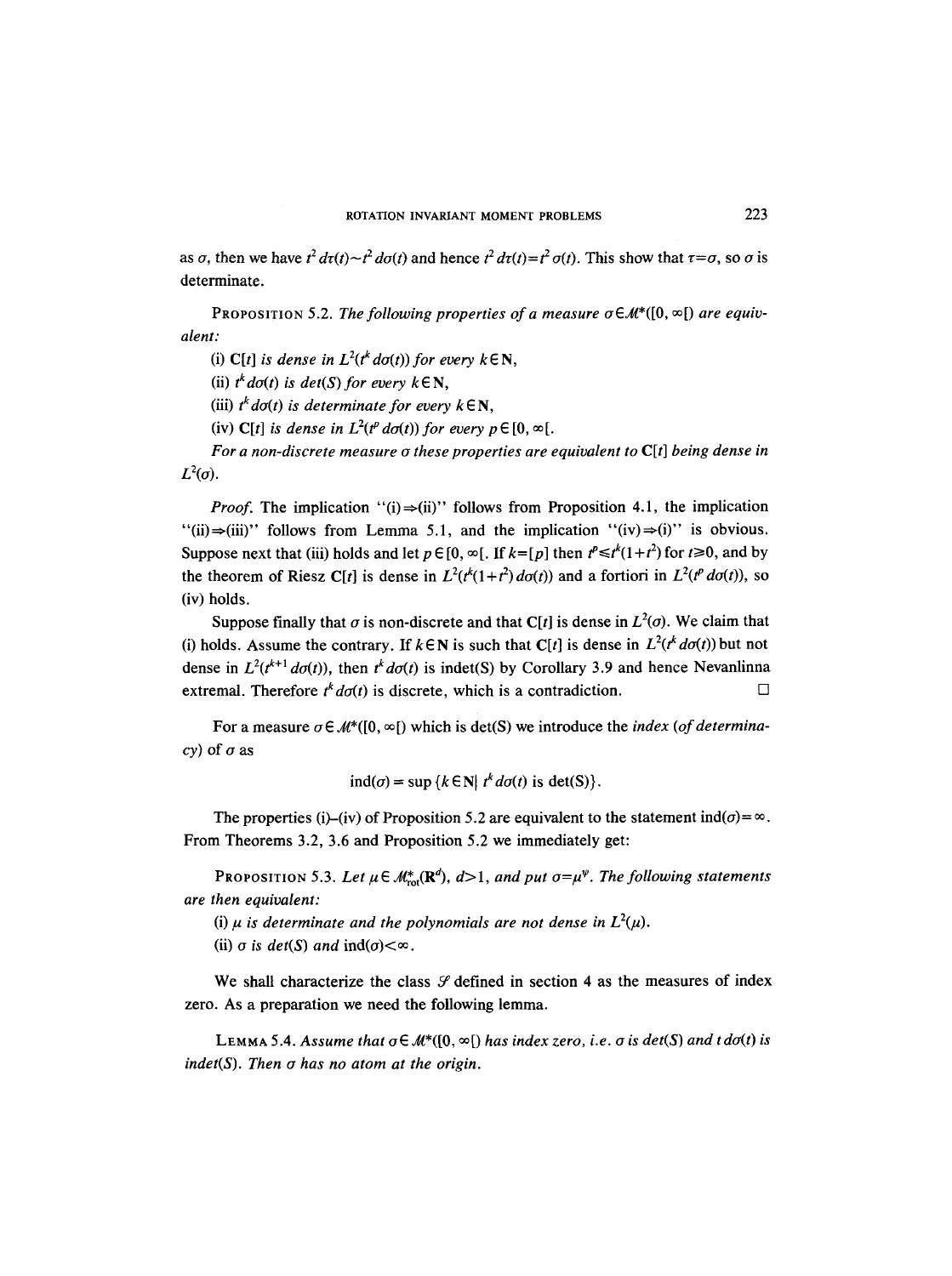*Proof.* The polynomials are dense in  $L^2((1+t) d\sigma(t))$  by Theorem 3.8, because  $\sigma$  is det(S). Assume that  $\sigma$  has an atom at the origin. Then also  $(1+t)$  *do(t)* has an atom at the origin, but if this mass is removed, the remaining measure is determinate by Corollary 1.5, and so is the smaller measure  $td\sigma(t)$ , in contradiction with the assumption.  $\Box$ 

THEOREM 5.5. A measure  $v \in M^*(0, \infty)$  has index zero if and only if it belongs to *S*. In the affirmative case  $C[t]$  is dense in  $L^2(t^k dv(t))$  for  $k=0,1,2$ , but not for any integer  $k \geq 3$ .

*Proof.* We have already remarked that a measure  $v = \sigma_0 - \sigma_0({0}) \varepsilon_0 \in \mathcal{S}$  is determinate and hence det(S). Since  $t dv(t) = t d\sigma_0(t)$ , we see that  $t dv(t)$  is indet(S), so  $v \in \mathcal{S}$  has index zero. We have also remarked that C[t] is dense in  $L^2(t^k dv(t))$  for  $k=0,1,2$ , but not for  $k \geq 3$ .

For the converse assume that  $v \in M^*([0, \infty])$  has index zero. By Lemma 5.4 we get that v has no atom at the origin, so v is determinate by Proposition 1.1. Let  $\alpha > 0$  and put  $\sigma = \alpha \epsilon_0 + \nu$ . The measure  $\sigma$  is then indet(S) and satisfies  $\sigma = \sigma_0$  so that  $\nu \in \mathcal{S}$ . Indeed one has  $t \, d\sigma(t) = t \, d\nu(t)$ , which is indet(S). Thus, if  $\sigma$  were det(S), it would have index zero and thereby have no atom at the origin by Lemma 5.4. We conclude that  $\sigma$  is indet(S). Finally we have that C[t] is dense in  $L^2(\sigma)$  by Corollary 1.5. This shows that  $\sigma$  is Nevanlinna extremal with an atom at the origin and hence  $\sigma = \sigma_0$ .

THEOREM 5.6. A measure  $\sigma \in \mathcal{M}^*([0,\infty])$  has finite index  $\geq 1$  precisely when it is of *the form* 

$$
\sigma = \alpha \varepsilon_0 + t^{-j} dv(t),
$$

*where*  $a \ge 0$ *, j is an integer*  $\ge 1$  *and*  $v \in \mathcal{G}$ *.* 

*In the affirmative case*  $\alpha = \sigma({0})$ ,  $j = ind(\sigma)$  *and*  $\nu = t^{ind(\sigma)} d\sigma(t)$  *so that the above representation is unique.* 

*The polynomials are dense in*  $L^2(t^k d\sigma(t))$  *for k*=0,1,..., ind( $\sigma$ )+2 *but not for any integer*  $k \geq \text{ind}(\sigma) + 3$ .

*Proof.* Assume that  $\sigma \in M^*([0, \infty])$  has finite index  $\geq 1$ . If follows by Theorem 5.5 that  $v = t^{\text{ind}(\sigma)} d\sigma(t)$  belongs to  $\mathcal{S}$  so that the denseness assertion follows by Corollary 3.9 and Theorem 5.5, and  $\sigma$  has the form indicated.

Conversely, if  $\sigma$  has the form indicated, then  $t^j d\sigma(t)=v$  is det(S). It follows that  $\sigma$  is det(S), and since  $t^{j+1}$   $d\sigma(t) = t$   $d\nu(t)$  is indet(S) because ind(v)=0, we see that ind( $\sigma$ )=j.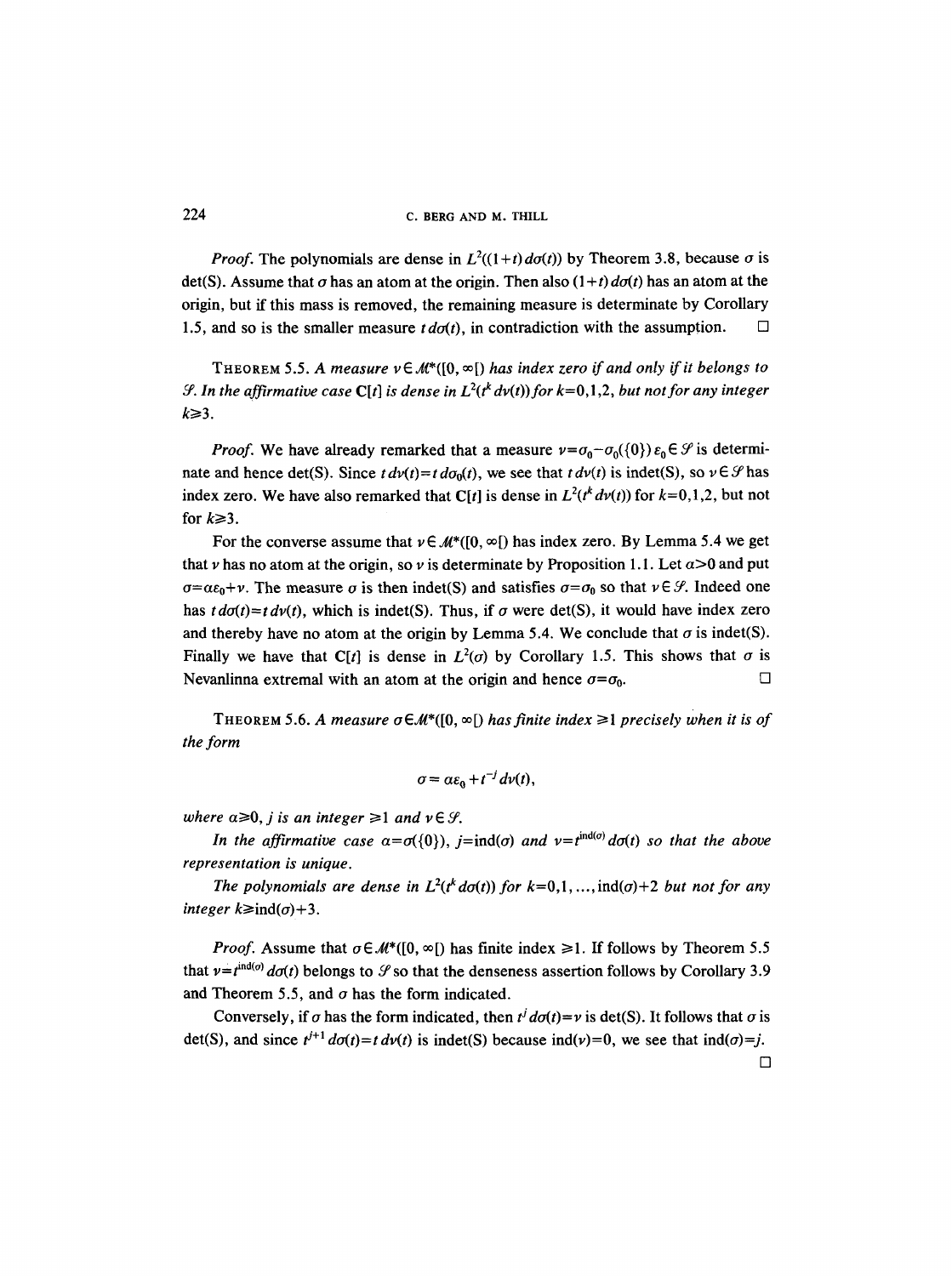Because of Proposition 5.3, the Theorems 5.5 and 5.6 show how to construct all measures  $\mu \in \mathcal{M}_{\text{tot}}^*(\mathbb{R}^d), d>1$ , which are determinate and for which the polynomials are not dense in  $L^2(\mu)$ .

## 6. Complements

For a measure  $\mu \in M^*({\bf R}^d)$  Fuglede [7] introduced the notions of *strong determinacy* and *ultradeterminacy,* and showed that the former is equivalent to  $C[x_1, ..., x_d]$  being dense in  $L^2((1+x_i^2) d\mu(x))$  for each  $j=1, ..., d$ , while the latter is equivalent to  $C[x_1, ..., x_d]$  being dense in  $L^2((1+||x||^2) d\mu(x))$ . Fuglede noticed that ultradeterminacy of  $\mu$  therefore implies strong determinacy which in turn implies determinacy and that the polynomials are dense in  $L^2(\mu)$ .

By Theorem 4.4 it is clear that there exist *determinate*  $\mu \in M_{rot}^*(\mathbb{R}^d)$  *which are not strongly determinate.* 

For another example of a determinate measure which is not strongly determinate see [15], which also contains an example of a strongly determinate measure which is not ultradeterminate.

For rotation invariant measures the two notions of strong determinacy and ultradeterminacy coincide, as we shall see below.

Let  $s : N^d \to \mathbb{R}$  be positive definite (cf. section 2). For polynomials  $p(x) = \sum_a c_a x^a$  and  $q(x) = \sum_{\beta} d_{\beta} x^{\beta}$  we define their scalar product as

$$
\langle p, q \rangle := \sum_{\alpha, \beta} c_{\alpha} \overline{d_{\beta}} \, s(\alpha + \beta) = L_s(p\tilde{q}).
$$

By the Cauchy-Schwarz inequality the set N of polynomials p with  $\langle p, p \rangle = 0$  is an ideal in  $C[x_1, ..., x_d]$ . The quotient space  $C[x_1, ..., x_d]/N$  is a pre-Hilbert space and we denote its completion by  $\mathcal{P}$ . The operator of multiplication with  $x_i$  on  $C[x_1, ..., x_d]$ induces a densely defined symmetric operator  $X_i$  in the Hilbert space  $\mathcal P$  with domain  $C[x_1, ..., x_d]/N$ .

We shall say that s satisfies Nelson's condition if the symmetric operator  $X_1^2$ +...+ $X_d^2$  is essentially self-adjoint. If s satisfies Nelson's condition then a theorem of Nelson [10, p. 603; 12, p. 489] together with a theorem of Fuglede [7, p. 57] imply that  $s$  is the moment sequence of a strongly determinate measure. We shall say that a measure  $\mu \in \mathcal{M}^*(\mathbb{R}^d)$  satisfies Nelson's condition if its moment sequence does. Fuglede [7, p. 59] noticed that Nelson's condition is equivalent to  $C[x_1, ..., x_d]$  being dense in  $L^2((1+||x||^4) d\mu(x))$ . In that case  $\mu$  is even ultradeterminate because  $1+||x||^2 \le 2(1+||x||^4)$ .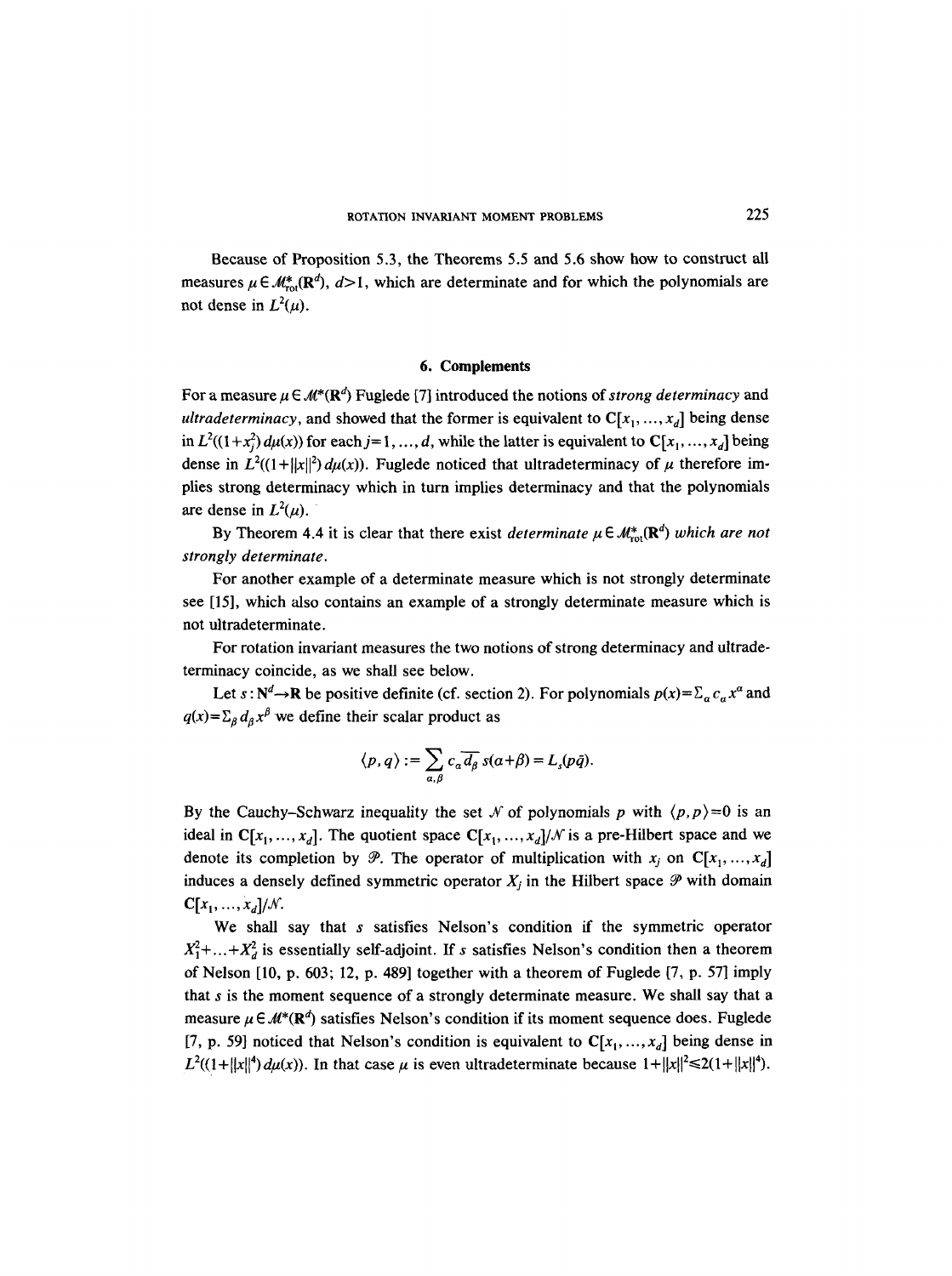# 226 C. BERG AND M. THILL

PROPOSITION 6.1. *The following properties of a measure*  $\mu \in M_{\text{rot}}^*(\mathbb{R}^d)$ , *where d*>1, *are equivalent:* 

(i)  $\mathbb{C}[x_1, ..., x_d]$  is dense in  $L^2(\mu)$ ,

(ii)  $\mu$  *satisfies Nelson's condition,* 

 $(iii)$   $\mu$  *is ultradeterminate*,

 $(iv)$   $\mu$  *is strongly determinate.* 

*Proof.* Assume that (i) holds and let  $\sigma = \mu^{\psi}$ . According to Theorem 3.2, the polynomials are dense in  $L^2(t^k \cdot d\sigma(t))$  for every  $k \in \mathbb{N}$ . Proposition 5.2 then implies that  $t^{k}d\sigma(t)$  is determinate for every  $k \in \mathbb{N}$ . But this means that C[t] is dense in  $L^2((1+t^2)t^k d\sigma(t))$  for every  $k \in \mathbb{N}$ , cf. Proposition 1.3. This in turn implies by Theorem 3.2 that  $C[x_1, ..., x_d]$  is dense in  $L^2((1+||x||^4)d\mu(x))$ . The implications "(ii) $\Rightarrow$ (iii) $\Rightarrow$  $(iv) \Rightarrow (i)$ " are clear from the preceding discussion.

*Remark.* Assume that  $\mu$  has the four equivalent properties of Proposition 6.1. Then any measure  $v=h(x) du(x)$  having a measurable and polynomially bounded density with respect to  $\mu$  satisfies Nelson's condition.

To see this it suffices to show that the polynomials are dense in  $L^2((1+||x||^4)^k d\mu(x))$ for any  $k \in N$ . Assume the contrary and choose  $k_0 \in N$  such that the polynomials are dense in  $L^2((1+||x||^4)^{k_0}d\mu(x))$  but not dense in  $L^2((1+||x||^4)^{k_0+1}d\mu(x))$ . The measure  $\tau=(1+||x||^4)^{k_0}d\mu(x)$  belongs to  $\mathcal{M}^*_{\text{rot}}(\mathbf{R}^d)$  and satisfies (i) but not (ii), which is a contradiction.

We shall give two examples showing that the converse of the first statements of Theorems 3.2 and 3.6 do not hold without symmetry in dimension one.

EXAMPLE 6.2. *There exists a non-symmetric*  $\mu \in M^*(\mathbb{R})$  *such that*  $C[x]$  is dense in  $L^2(\mu)$  but not dense in  $L^2(\mu^{\psi})$ .

*Proof.* Let  $v \in \mathcal{G}$  and define  $\sigma = t \, dv(t)$ . Let  $\tau \in \mathcal{M}^*(\mathbb{R})$  be the symmetric measure such that  $\tau^{\psi} = \sigma$ . Since  $\sigma$  is indet(S) and C[t] is dense in  $L^2(\sigma)$  and in  $L^2(t\,d\sigma(t))$ , cf. Theorem 5.5, we see that  $\tau$  is indeterminate and Nevanlinna extremal, hence of the form

$$
\tau = \sum_{n=1}^{\infty} \alpha_n (\varepsilon_{a_n} + \varepsilon_{-a_n}),
$$

where  $a_n > 0$  and  $0 < a_1 < a_2 < \cdots$ . The measure

$$
\mu = \sum_{n=2}^{\infty} \alpha_n (\varepsilon_{a_n} + \varepsilon_{-a_n}) + 2\alpha_1 \varepsilon_{a_1} + \varepsilon_0
$$